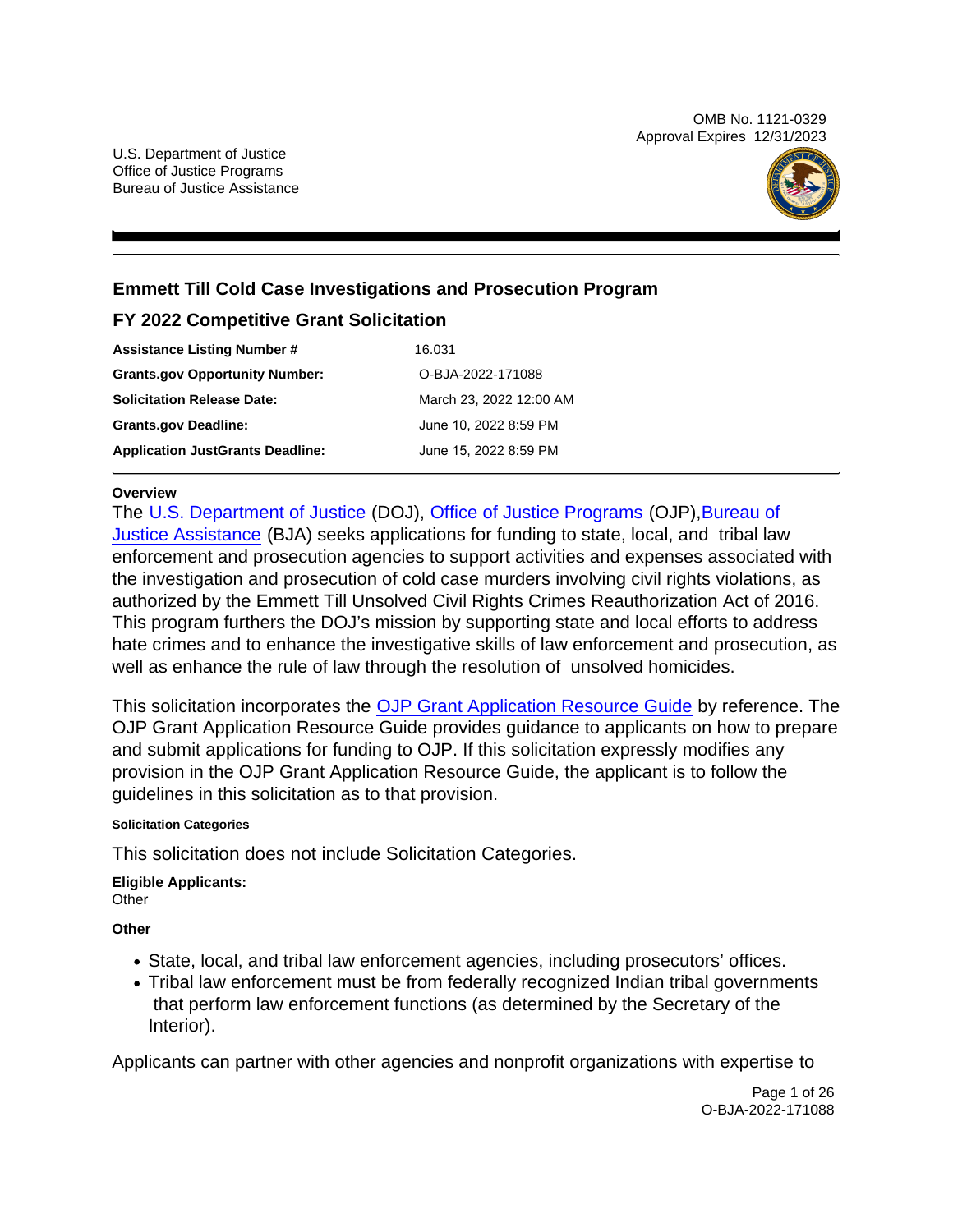<span id="page-1-0"></span>support the investigation of these cold cases and/or expertise to leverage historical documents to inform investigations.

For purposes of this solicitation, "state" means any state of the United States, the District of Columbia, the Commonwealth of Puerto Rico, the Virgin Islands, Guam, American Samoa, and the Commonwealth of the Northern Mariana Islands.

To advance Executive Order 13929 Safe Policing for Safe Communities, the Attorney General determined that all state, local, and university or college law enforcement agencies must be certified by an approved independent credentialing body or have started the certification process, to be eligible for FY 2022 DOJ discretionary grant funding. To become certified, the law enforcement agency must meet two mandatory conditions: (1) the agency's use-of-force policies adhere to all applicable federal, state, and local laws and (2) the agency's use-of-force policies prohibit chokeholds except in situations where use of deadly force is allowed by law. The certification requirement also applies to law enforcement agencies receiving DOJ discretionary grant funding through a subaward. For detailed information on this certification requirement, please visit [https://cops.usdoj.gov/SafePolicingEO](https://cops.usdoj.gov/SafePolicingEO%20) to access the Standards for Certification on Safe Policing for Safe Communities, the Implementation Fact Sheet, and the List of Designated Independent Credentialing Bodies.

All recipients and subrecipients (including any for-profit organization) must forgo any profit or management fee.

BJA will consider applications under which two or more entities would carry out the federal award; however, only one entity may be the applicant. Any others must be proposed as subrecipients (subgrantees). For additional information on subawards, see the [OJP Grant](https://www.ojp.gov/funding/Apply/Resources/Grant-App-Resource-Guide.htm)  [Application Resource Guide.](https://www.ojp.gov/funding/Apply/Resources/Grant-App-Resource-Guide.htm)

BJA may elect to fund applications submitted under this FY 2022 solicitation in future fiscal years, dependent on, among other considerations, the merit of the applications and the availability of appropriations.

#### **Contact Information**

For technical assistance with submitting the Application for Federal Assistance standard form (SF)-424 and a Disclosure of Lobbying Activities form (SF-LLL) in [Grants.gov,](https://Grants.gov) contact the [Grants.gov](https://Grants.gov) Customer Support Hotline at 800-518-4726, 606-545-5035, at [Grants.gov](https://www.grants.gov/web/grants/support.html)  [customer support,](https://www.grants.gov/web/grants/support.html) or at [support@grants.gov.](mailto:support@grants.gov) The [Grants.gov](https://Grants.gov) Support Hotline operates 24 hours a day, 7 days a week, except on federal holidays.

For technical assistance with submitting the full application in DOJ's Justice Grants System (JustGrants), contact the JustGrants Service Desk at [JustGrants.Support@usdoj.gov o](mailto:JustGrants.Support@usdoj.gov)r at 833-872-5175. The JustGrants Service Desk operates 5 a.m. to 9 p.m. eastern time Monday - Friday and 9 a.m. to 5 p.m. Saturday, Sunday, and federal holidays.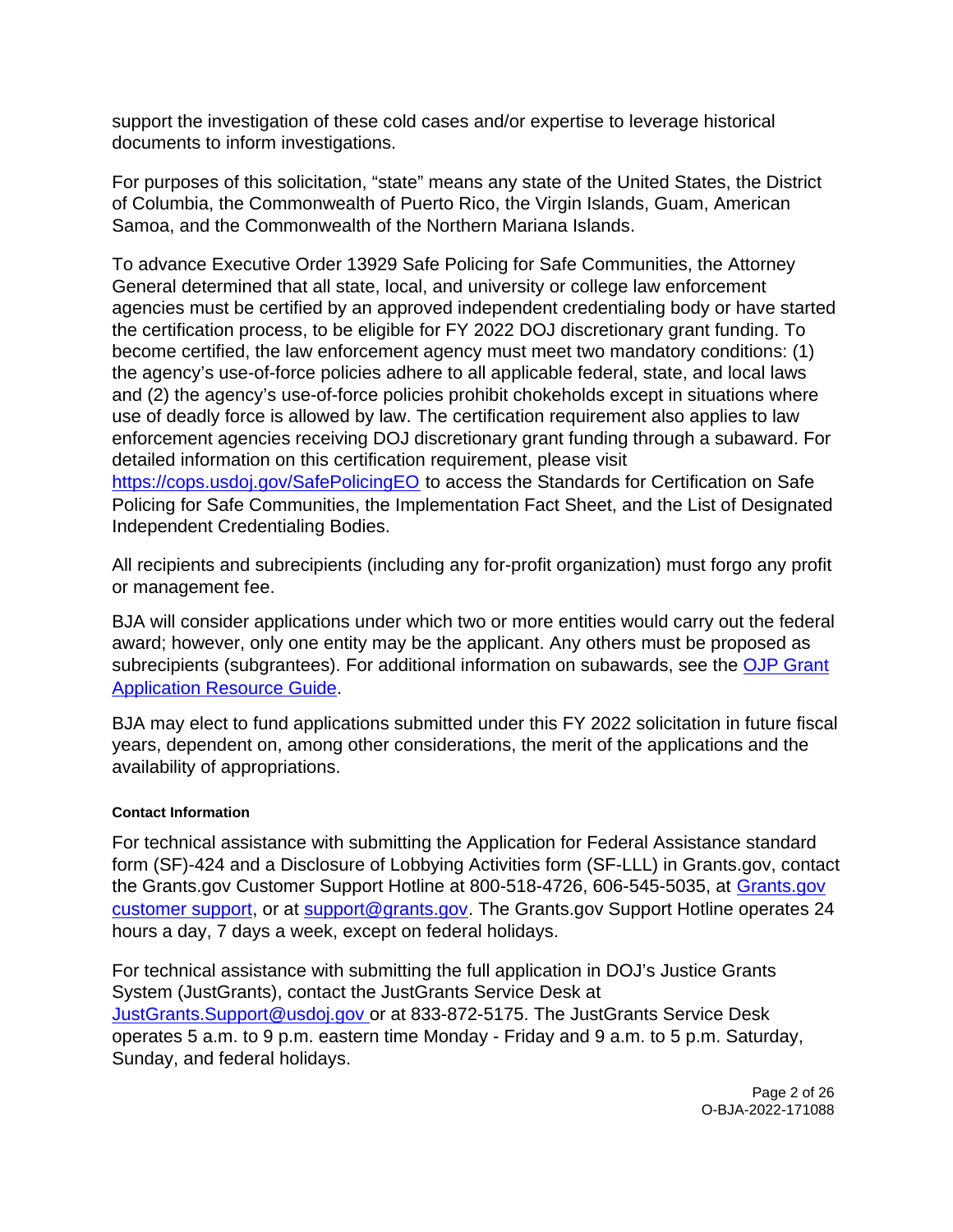For assistance with any other requirements of this solicitation, contact the OJP Response Center by telephone at 800–851–3420 or TTY: 301–240–6310 (hearing impaired only) or by email at grants@ [ncjrs.gov.](https://ncjrs.gov) The OJP Response Center hours of operation are 10 a.m. to 6 p.m. eastern time Monday through Friday, and 10 a.m. to 8 p.m. eastern time on the solicitation close date.

### **Submission Information**

Applications will be submitted to DOJ in two steps:

**Step 1:** The applicant must submit by the [Grants.gov](https://Grants.gov) deadline the required Application for Federal Assistance standard form (SF)-424 and a Disclosure of Lobbying Activities (SF-LLL) form when they register in Grants.gov at [https://www.grants.gov/web/grants/register.html.](https://www.grants.gov/web/grants/register.html)

Beginning April 4, 2022, the Federal government will cease using the Data Universal Numbering System (DUNS) number to uniquely identify entities. At that point, entities doing business with the Federal government will use a Unique Entity Identifier (UEI) created in SAM.gov. If your entity is currently registered in SAM.gov, your UEI has already been assigned and is viewable in SAM.gov. This includes inactive registrations. If you are a new entity registering in SAM.gov, you will continue to register in SAM.gov using the DUNS number assigned by Dun and Bradstreet (D&B) until April 4, 2022. Upon completing your registration in SAM.gov, you will be assigned a UEI. For additional information, see the [Unique Entity Identifier Update](https://www.gsa.gov/about-us/organization/federal-acquisition-service/office-of-systems-management/integrated-award-environment-iae/iae-systems-information-kit/unique-entity-identifier-update) and the [OJP Grant Application Resource Guide.](https://www.ojp.gov/funding/apply/ojp-grant-application-resource-guide#unique-entity) 

**IMPORTANT**: [Grants.gov](https://Grants.gov) will transition to UEI at 11:59 p.m. eastern time (ET) on March 31, 2022. To support this transition, DOJ will update all posted [Grants.gov](https://Grants.gov) funding opportunity packages to reflect the use of UEI.

All entities applying for DOJ funding opportunities that have a [Grants.gov](https://Grants.gov) close date after March 31, 2022, must take one of the following actions:

1) Complete and submit the SF-424 and SF-LLL **no later than March 30, 2022, at 8:00 p.m. ET.**

- If the SF-424 is not completed and submitted by this time, any information contained in the SF-424 will be lost during the transition.
- If this occurs, applicants will need to re-enter their data in the new SF-424 form upon returning to [Grants.gov](https://Grants.gov) on April 1, 2022.

2) Wait until April 1, 2022, to begin and submit the [Grants.gov](https://Grants.gov) application.

**Step 2**: The applicant must then submit the **full application** including attachments in JustGrants at [JustGrants.usdoj.gov](https://justicegrants.usdoj.gov/) 

To be considered timely, the full application must be submitted in JustGrants by the JustGrants application deadline.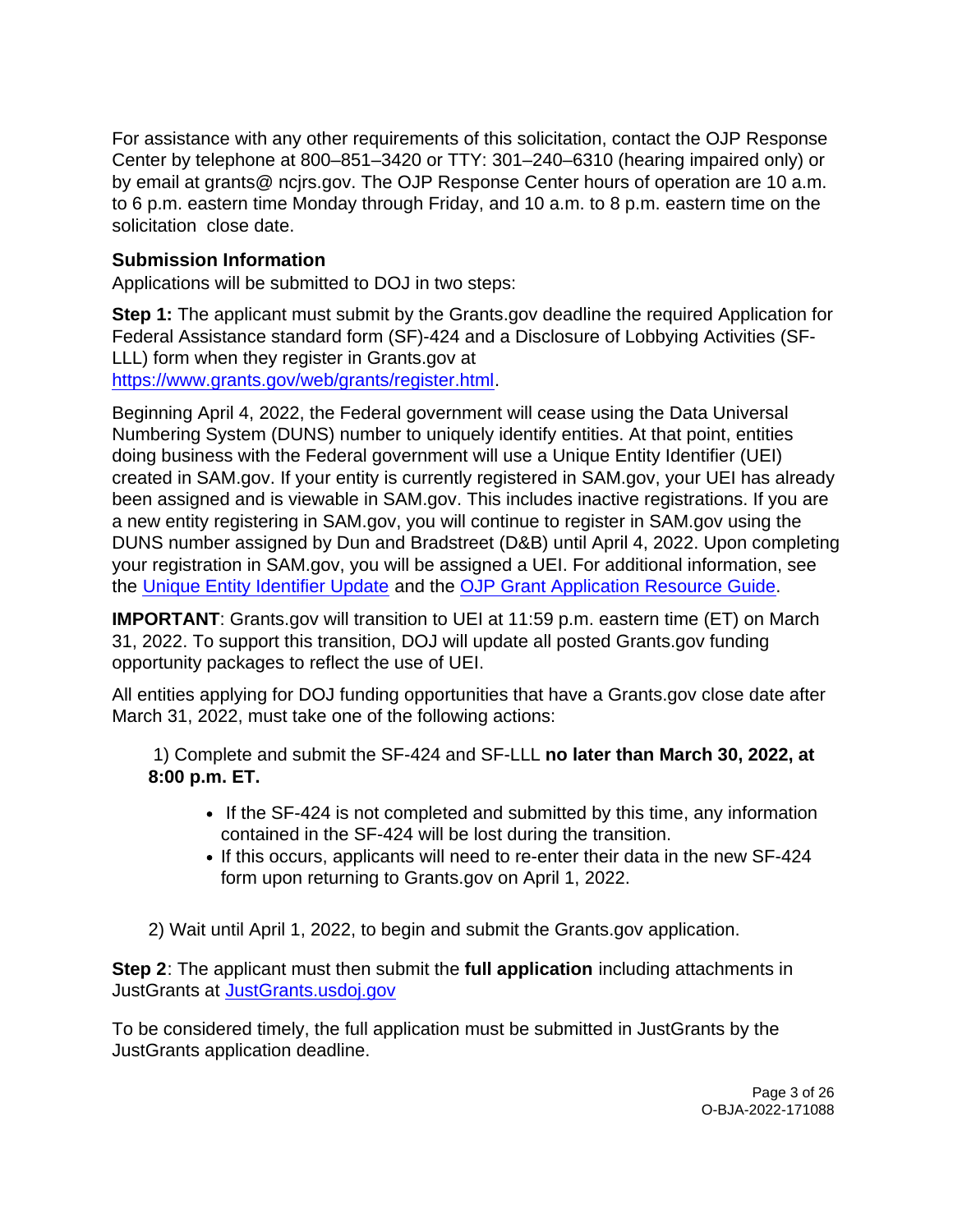OJP encourages applicants to review, the "How to Apply" section in the OJP Grant [Application Resource Guide](https://www.ojp.gov/funding/apply/ojp-grant-application-resource-guide#apply) and the [JustGrants website](https://justicegrants.usdoj.gov/news) for more information, resources, and training.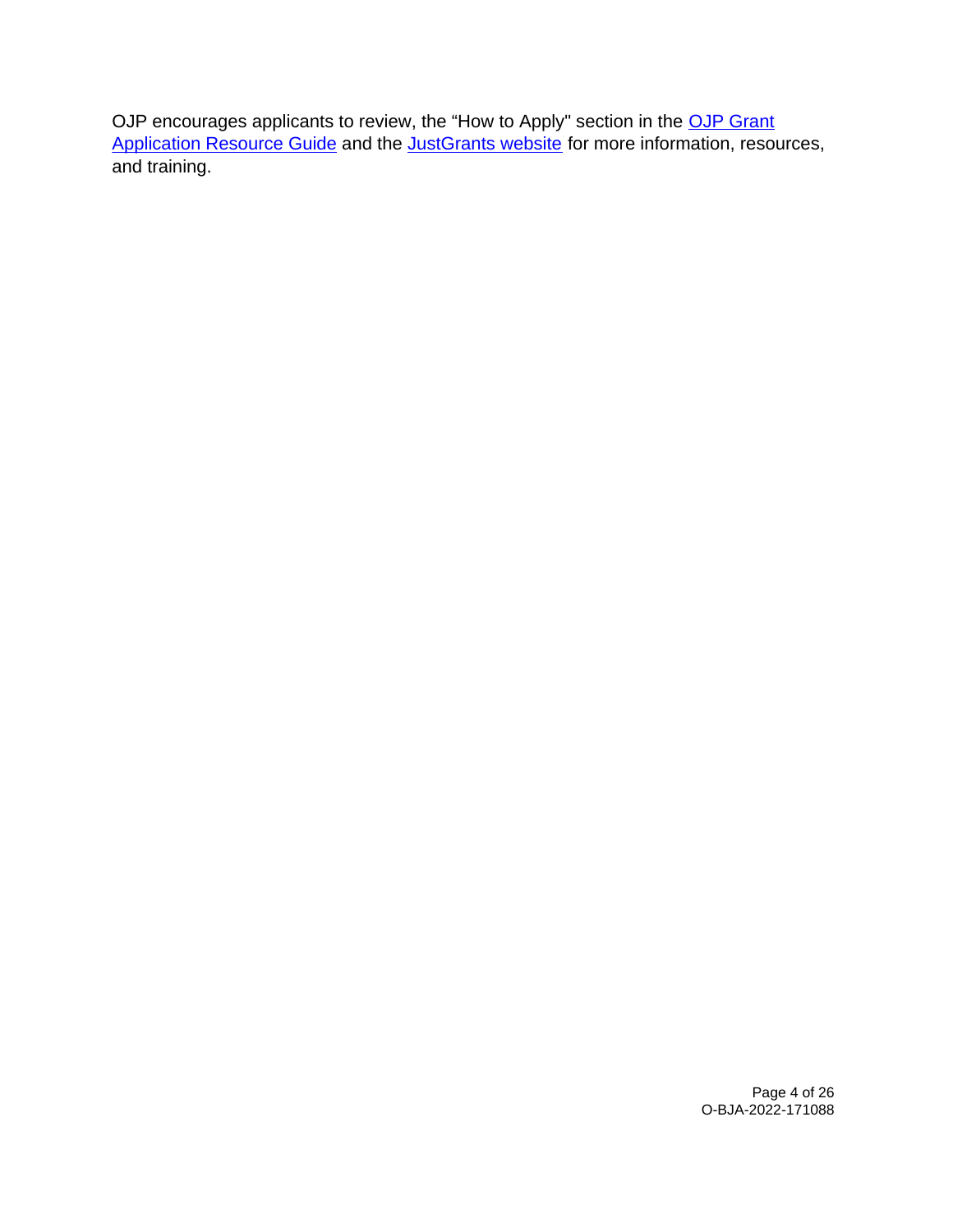# **Contents**

| <b>Contact Information</b>                                                              | $\overline{a}$ |
|-----------------------------------------------------------------------------------------|----------------|
| Program Description                                                                     | $\overline{7}$ |
| Overview                                                                                | $\overline{7}$ |
| <b>Statutory Authority</b>                                                              | $\overline{7}$ |
| Specific Information                                                                    | $\overline{7}$ |
| Goals, Objectives, Deliverables, and Timeline                                           | 8              |
| Evidence-Based Programs or Practices                                                    | 9              |
| Information Regarding Potential Evaluation of Programs and Activities                   | 9              |
| <b>OJP Priority Areas</b>                                                               | 9              |
| <b>Federal Award Information</b>                                                        | 10             |
| Awards, Amounts and Durations                                                           | 10             |
| <b>Continuation Funding Intent</b>                                                      | 11             |
| Availability of Funds                                                                   | 11             |
| <b>Types of Awards</b>                                                                  | 11             |
| Financial Management and System of Internal Controls                                    | 11             |
| <b>Budget Information</b>                                                               | 11             |
| Cost Sharing or Matching Requirement                                                    | 13             |
| Pre-agreement Costs (also known as Pre-award Costs)                                     | 13             |
| Limitation on Use of Award Funds for Employee Compensation: Waiver                      | 13             |
| Prior Approval, Planning, and Reporting of Conference/Meeting/Training Costs            | 13             |
| Costs Associated with Language Assistance (if applicable)                               | 13             |
| <b>Eligibility Information</b>                                                          | 13             |
| Application and Submission Information                                                  | 13             |
| Information to Complete the Application for Federal Assistance (SF-424)                 | 13             |
| Standard Applicant Information (JustGrants 424 and General Agency Information)          | 14             |
| Proposal Abstract                                                                       | 14             |
| <b>Proposal Narrative</b>                                                               | 14             |
| Goals, Objectives, Deliverables, and Timeline                                           | 17             |
| <b>Budget and Associated Documentation</b>                                              | 17             |
| Budget Worksheet and Budget Narrative (Web-based Form)                                  | 17             |
| Indirect Cost Rate Agreement (if applicable)                                            | 17             |
| Financial Management Questionnaire (including applicant disclosure of high-risk status) | 17             |
| Disclosure of Process Related to Executive Compensation                                 | 17             |
| <b>Additional Application Components</b>                                                | 17             |
| <b>Curriculum Vitae or Resumes</b>                                                      | 17             |
| <b>Tribal Authorizing Resolution</b>                                                    | 17             |
| Timeline Form                                                                           | 18             |
| Letters of Support                                                                      | 18             |
| Research and Evaluation Independence and Integrity Statement                            | 18             |
| <b>Disclosures and Assurances</b>                                                       | 18             |
| Disclosure of Lobbying Activities                                                       | 18             |
| <b>DOJ Certified Standard Assurances</b>                                                | 18             |
| Applicant Disclosure of Duplication in Cost Items                                       | 18             |
| DOJ Certifications Regarding Lobbying; Debarment, Suspension and Other Responsibility   |                |
| Matters; and Drug-Free Workplace Requirements                                           | 18             |
| Applicant Disclosure and Justification - DOJ High Risk Grantees (if applicable)         | 19             |
| How to Apply                                                                            | 19             |
|                                                                                         |                |

Page 5 of 26 O-BJA-2022-171088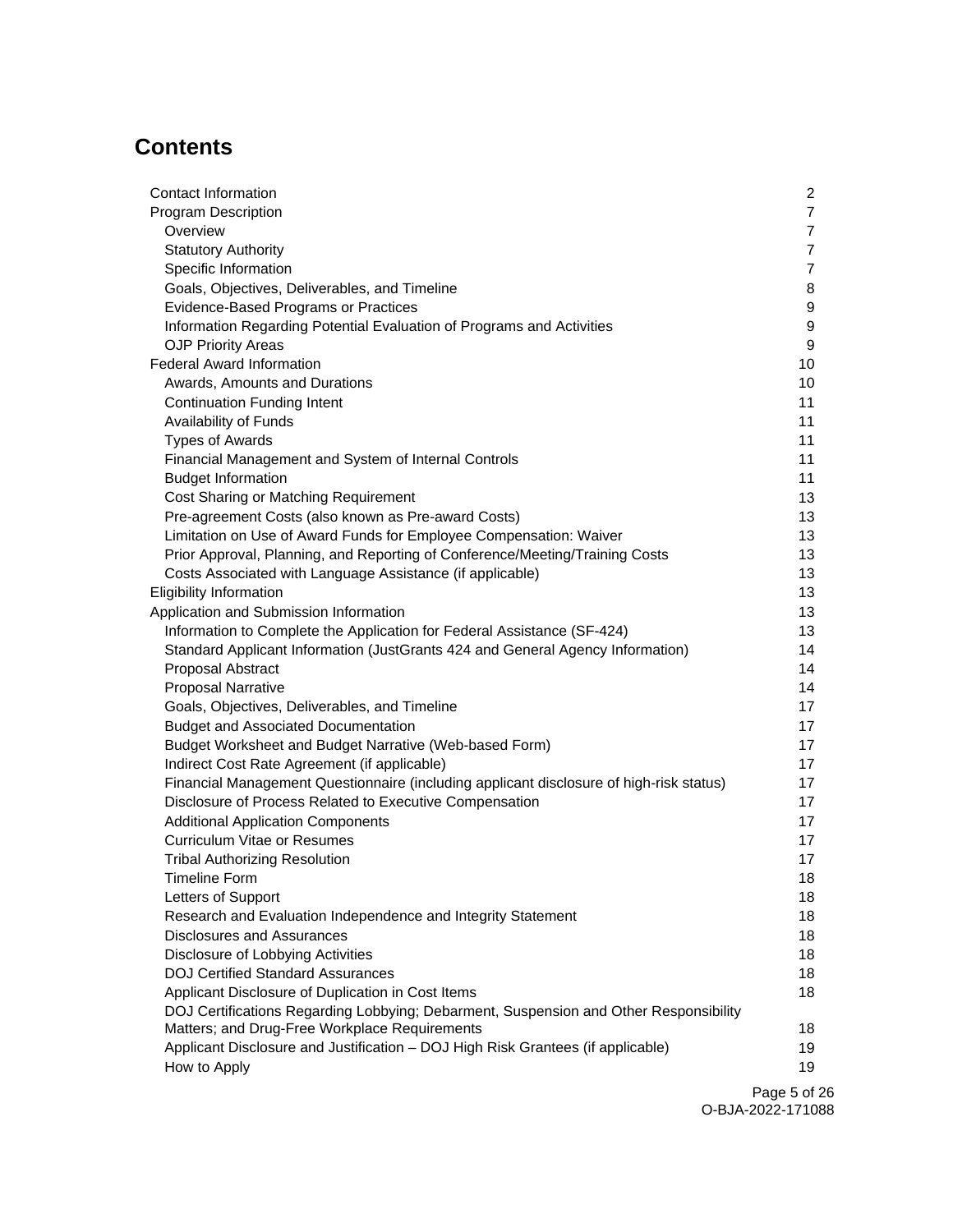| <b>Submission Dates and Time</b>                                        | 19 |
|-------------------------------------------------------------------------|----|
| Application Review Information                                          | 20 |
| <b>Review Criteria</b>                                                  | 20 |
| <b>Review Process</b>                                                   | 21 |
| <b>Federal Award Administration Information</b>                         | 22 |
| <b>Federal Award Notices</b>                                            | 22 |
| Administrative, National Policy, and Other Legal Requirements           | 22 |
| Information Technology (IT) Security Clauses                            | 22 |
| General Information about Post-Federal Award Reporting Requirements     | 22 |
| Federal Awarding Agency Contact(s)                                      | 22 |
| Other Information                                                       | 22 |
| Freedom of Information and Privacy Act (5 U.S.C. 552 and 5 U.S.C. 552a) | 22 |
| Provide Feedback to OJP                                                 | 23 |
| <b>Application Checklist</b>                                            | 23 |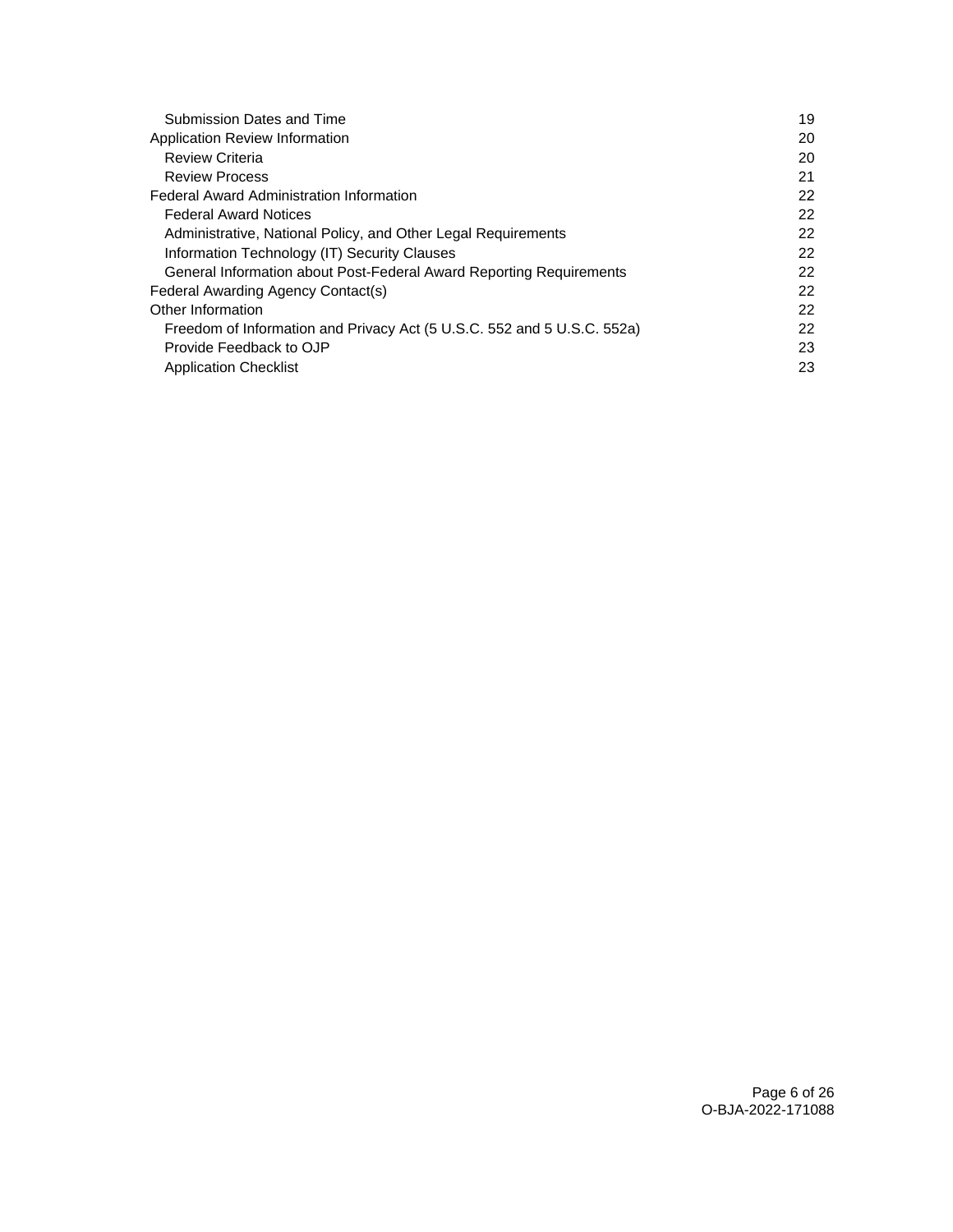#### <span id="page-6-0"></span>**Program Description**

#### **Overview**

OJP is committed to advancing work that promotes civil rights and racial equity, increases access to justice, supports crime victims and individuals impacted by the justice system, strengthens community safety and protects the public from crime and evolving threats, and builds trust between law enforcement and the community. The Emmett Till Cold Case Investigations and Prosecution Program supports state, local, and tribal law enforcement and prosecution agencies, working with their partners, to investigate and prosecute unsolved cold case homicides suspected to have been racially motivated or otherwise associated with civil rights violations. This includes support for victims' families and stakeholders impacted by these cases. Funds are limited to address incidents that resulted in death that occurred no later than December 31, 1979.

### **Statutory Authority**

Pub. L. No. 110-344, Sec. 5 (codified at 28 U.S.C. 509 Note).

### **Specific Information**

The Emmett Till Cold Case Investigations and Prosecution Program provides support to state, local, and tribal law enforcement and prosecutors in their investigation and prosecution of cold case murders associated with civil rights violations, specifically where race or other protected rights were implicated. Funds are limited to address civil rights violations resulting in death that occurred no later than December 31, 1979.

Recognizing the impact these unsolved cases can have on the victims' families and the communities where these homicides occurred, this program also supports efforts to assist those impacted by these crimes.

This program is part of the Emmett Till Unsolved Civil Rights Crime Act, which seeks to address murder cases, suspected to be racially motivated, that were committed before January 1, 1980. The program's ultimate purpose is an attempt to bring closure to the victims' families and bring those responsible to justice.

There are potentially hundreds or more cold case murders that took place during the Civil Rights Era and earlier that have yet to be solved. The Act was passed in 2007, and other Department agencies, including the Federal Bureau of Investigation (FBI), Civil Rights Division, U.S. Attorneys' Offices, and Community Relations Service, have been working for almost 15 years to inventory and pursue cases which fit in their federal jurisdictions. They have pursued most of the actionable cases; however, many of the laws providing federal jurisdiction have now expired. In 2008, the Department of Justice opened 132 cold civil rights cases involving over 151 victims. Of the 132 cases, the Department was able to fully investigate and resolve 119 through prosecution, referral, or closure. This was a great first step on a path to fairness and justice for the victims and their families, but there are many other cases where justice has not been achieved.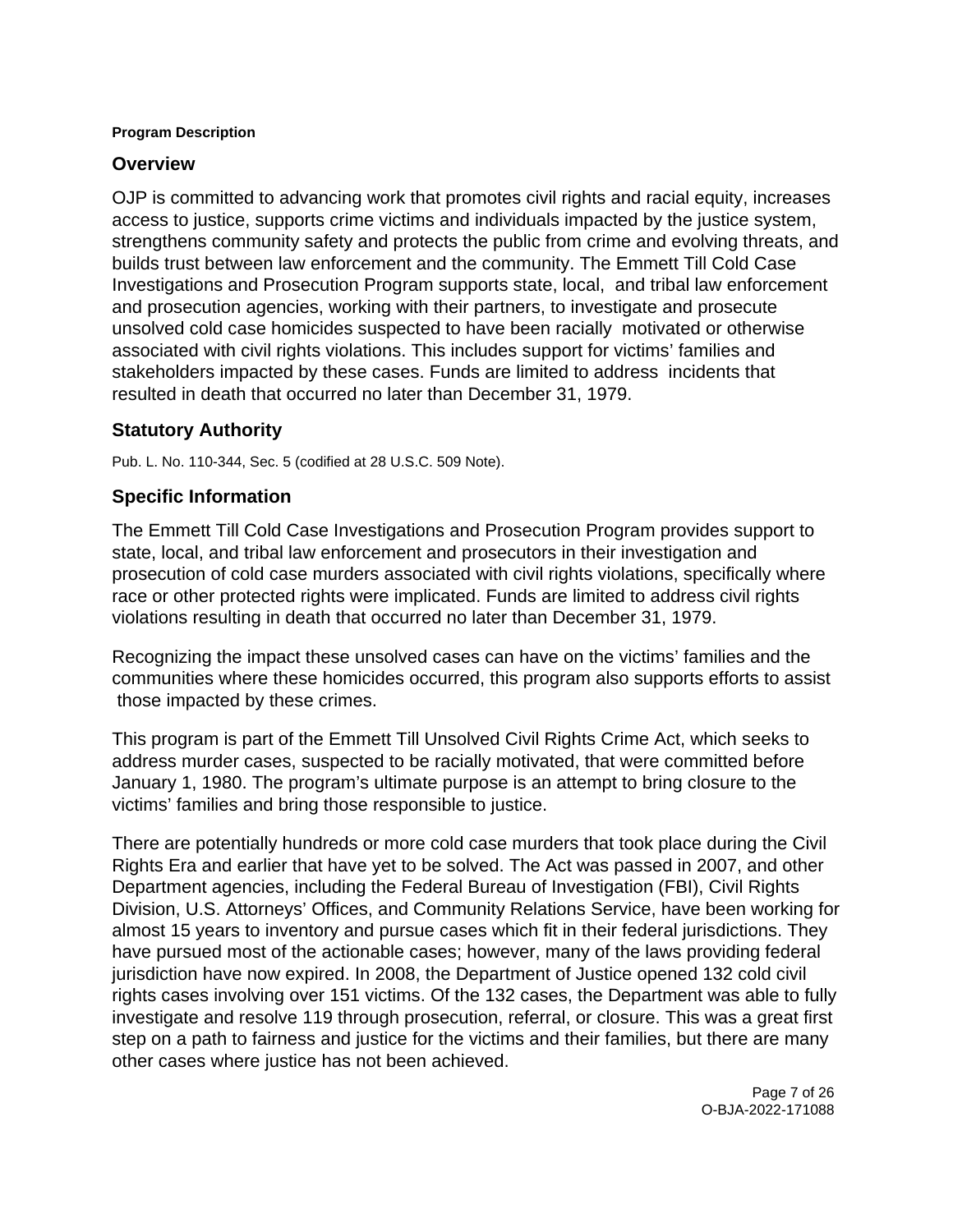<span id="page-7-0"></span>There may be a number of cases that could be investigated and potentially prosecuted at the state, local, or tribal level where the murder laws do not have a statute of limitations. Thus, this funding can help address barriers in bringing these unsolved murders to justice, both in (1) the investigation and prosecution or resolution of these cases and (2) support to victims' family members and local stakeholders impacted by these crimes. Given the age and complexity of these cases, there can be barriers to their identification, investigation, and prosecution. This can include the death of those who committed these crimes, the death of witnesses or an inability to locate them, witnesses not being able to remember the details given the time that has passed, and the destruction, degradation, or loss of evidence. Despite these barriers, there may be some cases that are still actionable. With the availability of new forensic tools and access to national FBI databases, this program can support efforts to use these resources and pursue these cases. In addition, the investigation and public closing of cases with acknowledgement of what occurred can bring healing to the victims' families and other stakeholders.

To assist law enforcement and prosecutors in pursuing these cases, BJA recently selected a team of training and technical assistance (TTA) providers to assist grantees in implementing the program as well as support the field at large. BJA's overall TTA will include individualized, efficient, and consistent delivery in order to help grantees accomplish their goals by the end of the project period. BJA and the TTA partners will assess needs and develop training, targeted technical assistance, and tools for the field. This will include ongoing coaching, as well as support for peer-to-peer dialogue and training, knowledge diffusion products, grantee learning communities, dissemination of best practices and lessons learned, and a listserv.

To increase their chances for success, applicants are encouraged to employ unique partnerships with researchers, historians, forensic scientists, and community partners to complete this work. These partnerships can further collaborate with subject matter experts in nonprofit organizations, reconciliation commissions, law school clinics, and academic programs in order to access information on civil rights crimes and reconciliation efforts. Applicants should also consider formally partnering with a researcher.

As part of this award, grantees must document their plans to ensure they have a set of diverse staff, partners, and/or subject matter experts who reflect a mix of experiences and perspectives to effectively reach the communities and practitioners that they will serve.

### **Goals, Objectives, Deliverables, and Timeline**

### Goals

To bring justice and reconciliation for the hundreds of cold case murder victims associated with civil rights violations through the identification, investigation, prosecution, and resolution of these cases. In addition, to bring justice and support to families and stakeholders impacted by these murders.

### **Objectives**

Enhance the capacity of state, local, and tribal law enforcement and prosecutors and

Page 8 of 26 O-BJA-2022-171088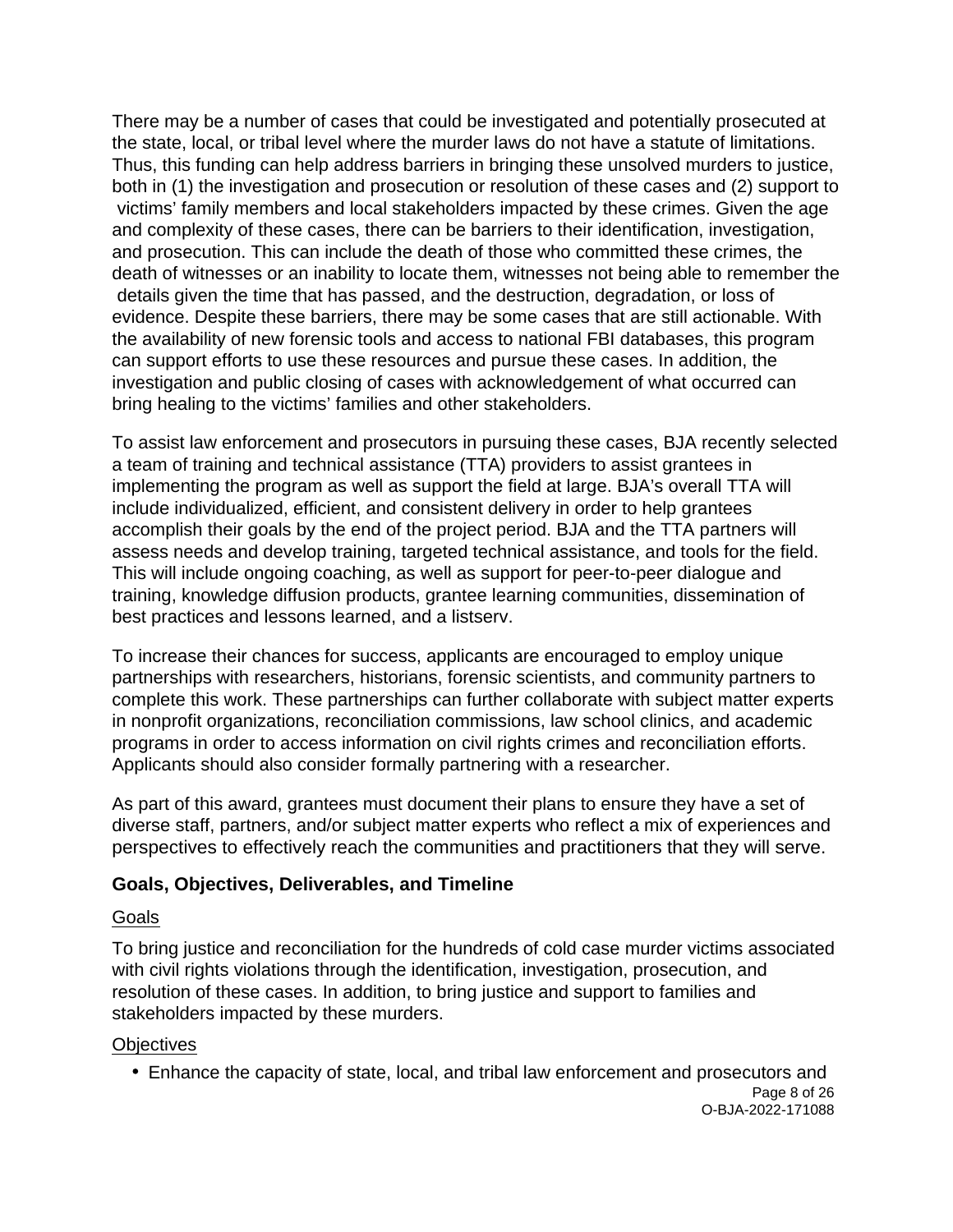<span id="page-8-0"></span>their partners to identify, investigate, and prosecute these cases.

- Enhance collaboration between federal, state, and local law enforcement and prosecution agencies in their investigation and prosecution of unsolved civil rights cold case murders.
- Increase the number of state, local, and tribal investigations and prosecutions of civil rights cold case murders.
- Bring justice, reconciliation, and support to families and stakeholders impacted by these murders, thereby building trust.
- Use information gained, training, and tools to assist the field to identify, investigate, and prosecute additional cases as well as support victims' families and stakeholders.

### **Deliverables**

Deliverables will include:

- An inventory of potential cases.
- Creation of an action plan during the first 6 months to build a strong and focused strategy. The action plan must be submitted and approved by BJA prior to implementation. BJA, the training and technical assistance providers, and the grantee will use this action plan to guide and track the project objectives' progress.
- Successful implementation of the action plan, working collaboratively with BJA staff and the TTA partners, resulting in the prosecution and resolution of cases.
- Enhanced partnerships with federal, state, tribal, or local organizations.
- Documentation of what was learned, including a final report. This information will be publicly shared to assist the field.

The Goals, Objectives, and Deliverables are directly related to the performance measures that show the completed work's results, as discussed in the Application and Submission Information section.

### **Evidence-Based Programs or Practices**

OJP strongly encourages the use of data and evidence in policymaking and program development for criminal justice, juvenile justice, and crime victim services. For additional information and resources on evidence-based programs or practices, see the [OJP Grant](https://www.ojp.gov/funding/apply/ojp-grant-application-resource-guide#evidence-based) [Application Resource Guide.](https://www.ojp.gov/funding/apply/ojp-grant-application-resource-guide#evidence-based) 

### **Information Regarding Potential Evaluation of Programs and Activities**

OJP may conduct or support an evaluation of the programs and activities funded under this solicitation. For additional information, see the [OJP Grant Application Resource Guide](https://www.ojp.gov/funding/apply/ojp-grant-application-resource-guide#potential-evaluation) section entitled "Information Regarding Potential Evaluation of Programs and Activities."

### **OJP Priority Areas**

The Department of Justice is committed to advancing work that promotes civil rights and racial equity, increases access to justice, supports crime victims and individuals impacted by the justice system, strengthens community safety and protects the public from crime and evolving threats, and builds trust between law enforcement and the community.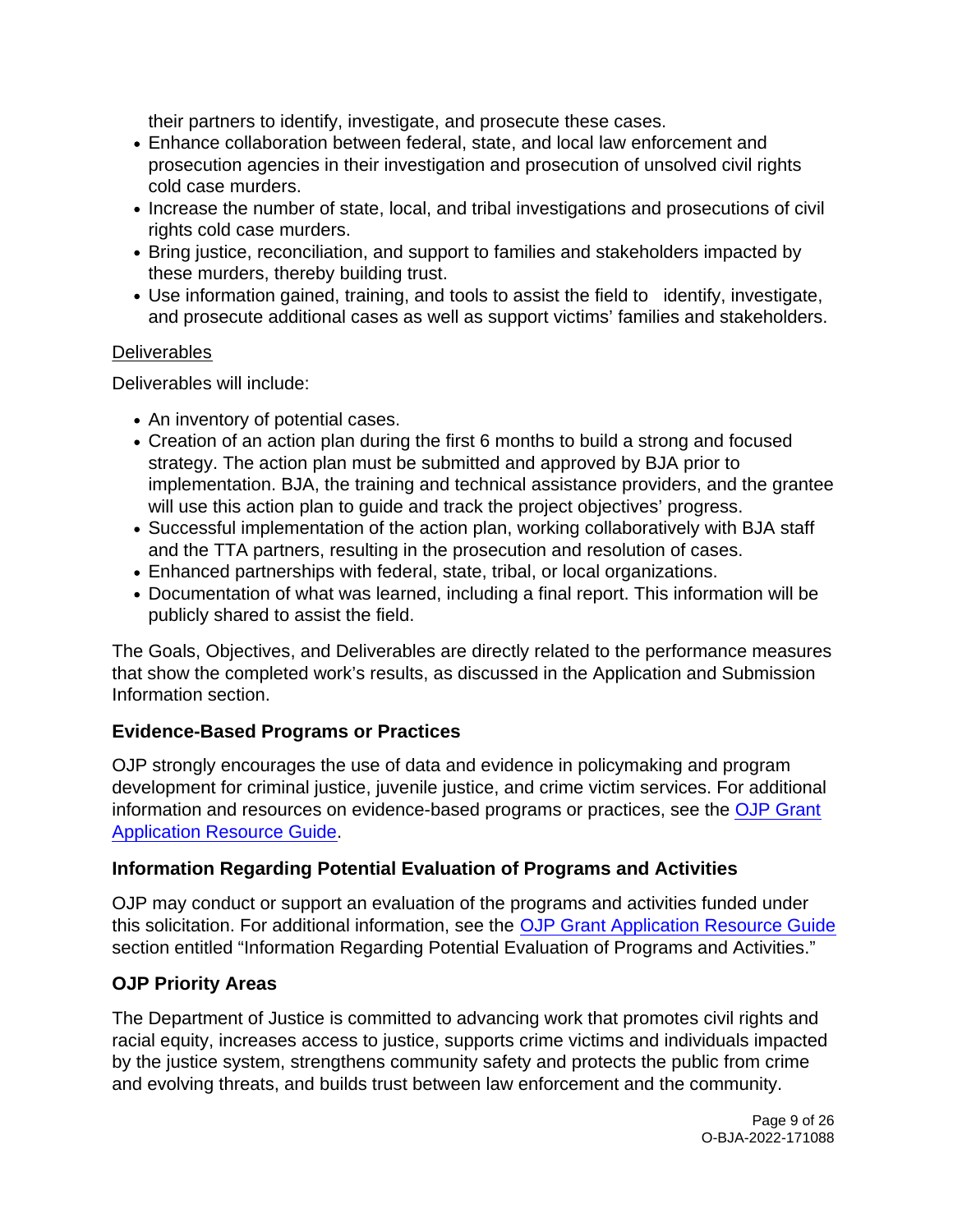<span id="page-9-0"></span>Priority Consideration Supporting Executive Order 13985, Advancing Racial Equity and Support for Underserved Communities Through the Federal Government

Consistent with this Executive Order, the term "underserved community" refers to a population sharing a particular characteristic, as well as a geographic community, that has been systematically denied a full opportunity to participate in aspects of economic, social, and civic life or whose members have been historically underserved, marginalized, and adversely affected by inequality. Such communities include, among others, Black people, Hispanics and Latino/a/e people, Native American and other Indigenous peoples of North America (including Alaska Natives, Eskimos, and Aleuts), Asian Americans, Native Hawaiians, and Pacific Islanders.

In support of Executive Order 13985, OJP will:

Give priority consideration to applicants that can demonstrate that their capabilities and competencies for implementing their proposed project(s) are enhanced because the applicant (or at least one proposed subrecipient that will receive at least 30% of the requested award funding, as demonstrated in the Budget Worksheet and Budget Narrative) identifies as a culturally specific organization. To receive this priority consideration, applicants must describe how being a culturally specific organization (or funding the culturally specific subrecipient organization(s)) will enhance their ability to implement the proposed project(s) and should also specify which culturally specific populations are intended or expected to be served or have their needs addressed under the proposed project(s).

Culturally specific organizations are defined for purposes of this solicitation as private nonprofit or tribal organizations whose primary purpose as a whole is to provide culturally specific services to, among others, Black people, Hispanics and Latino/a/e people, Native American and other Indigenous peoples of North America (including Alaska Natives, Eskimos, and Aleuts), Asian Americans, Native Hawaiians, and/or Pacific Islanders.

Note: Addressing these priority areas is one of many factors that OJP considers in making funding decisions. Receiving priority consideration for one or more priority areas is not a guarantee of an award.

#### **Federal Award Information**

**Solicitation Categories** 

This solicitation does not include Solicitation Categories.

**Awards, Amounts and Durations** 

4 \$500,000.00

10/1/22 12:00 AM 36

**Anticipated Number of Awards Anticipated Maximum Dollar Amount of Awards** 

**Period of Performance Start Date**  Period of Performance Duration (Months)

Page 10 of 26 O-BJA-2022-171088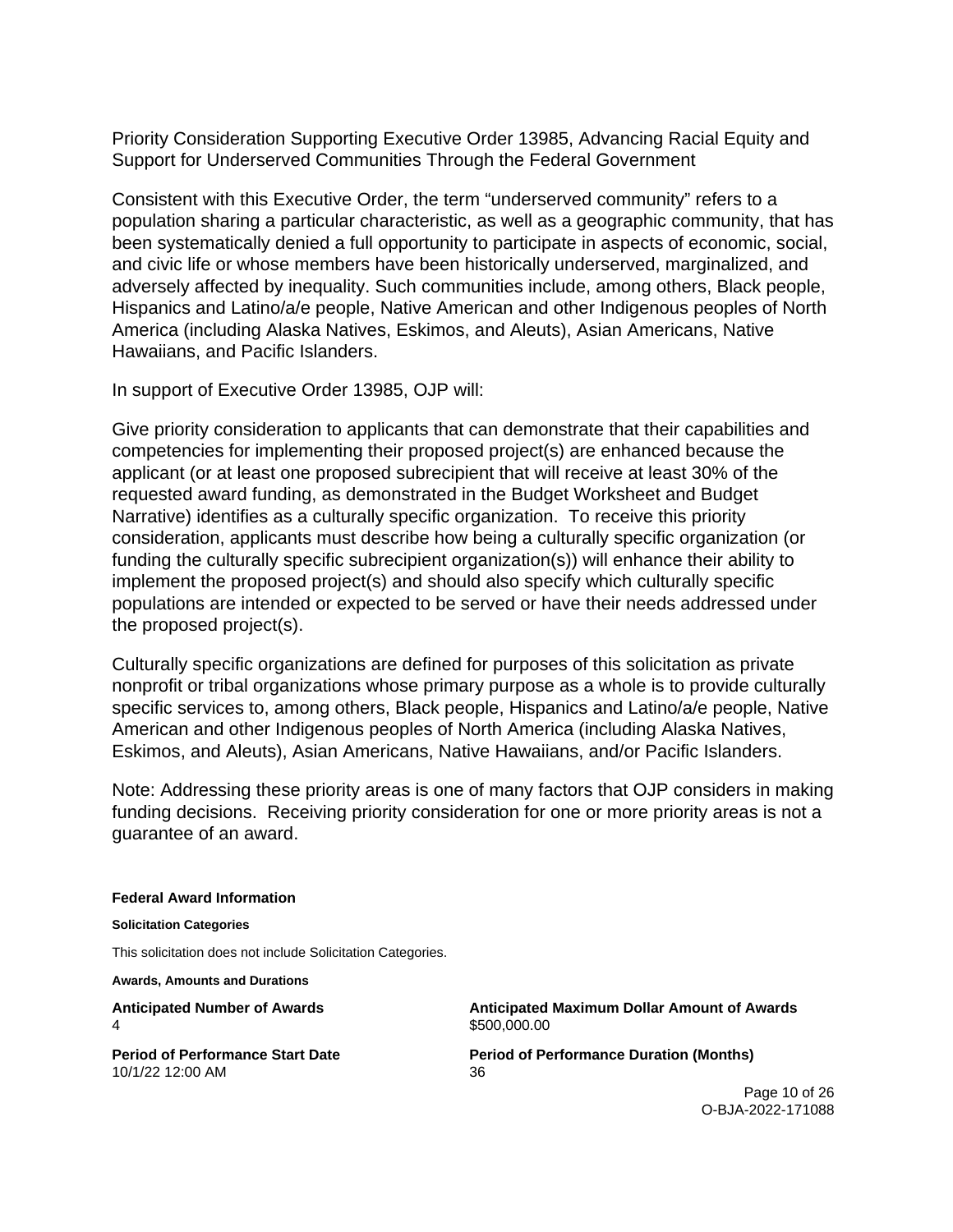#### <span id="page-10-0"></span>**Anticipated Total Amount to be Awarded Under Solicitation**  [\\$2,000,000.00](https://2,000,000.00)

### **Continuation Funding Intent**

BJA may, in certain cases, provide additional funding in future years to awards made under this solicitation, through continuation awards. OJP will consider, among other factors, OJP's strategic priorities, a recipient's overall management of the award, and the award-funded work's progress, when making continuation award decisions.

### **Availability of Funds**

This solicitation, and awards (if any are made) under this solicitation, are subject to the availability of appropriated funds and to any modifications or additional requirements that may be imposed by the agency or by law. In addition, nothing in this solicitation is intended to, and does not, create any right or benefit, substantive or procedural, enforceable at law or in equity by any party against the United States, its departments, agencies, or entities, its officers, employees, or agents, or any other person.

### **Types of Awards**

BJA expects to make awards under this solicitation as grants. See the "Administrative, National Policy, and Other Legal Requirements" section of the [OJP Grant Application](https://ojp.gov/funding/Apply/Resources/Grant-App-Resource-Guide.htm)  [Resource Guide f](https://ojp.gov/funding/Apply/Resources/Grant-App-Resource-Guide.htm)or a brief discussion of important statutes, regulations, and award conditions that apply to many (or in some cases, all) OJP grants.

### **Financial Management and System of Internal Controls**

Award recipients and subrecipients (including recipients or subrecipients that are passthrough entities) must, as described in the Part 200 Uniform Requirements as set out at 2 C.F.R. 200.303, comply with standards for financial and program management. See the [OJP Grant](https://www.ojp.gov/funding/Apply/Resources/Grant-App-Resource-Guide.htm) [Application Resource Guide f](https://www.ojp.gov/funding/Apply/Resources/Grant-App-Resource-Guide.htm)or additional information.

### **Budget Information**

The use of BJA grant funds for unmanned aircraft systems (UAS), including unmanned aircraft vehicles (UAV), and all accompanying accessories to support such UAS or UAV, is unallowable.

No more than 20 percent of total grant funds may be used for research/evaluation.

All DNA analyses conducted as a result of this program must be performed by a laboratory (government-owned or fee-for-service) that is accredited and currently undergoes external audits not less than once every 2 years (with the exception of forensic genealogy testing). These audits must demonstrate that the laboratory maintains compliance with the DNA Quality Assurance Standards established by the director of the FBI. Sites must use laboratories that can test evidence in an expeditious manner so as to meet the program's goals during the grant period. If funds will be used for DNA testing of evidentiary materials,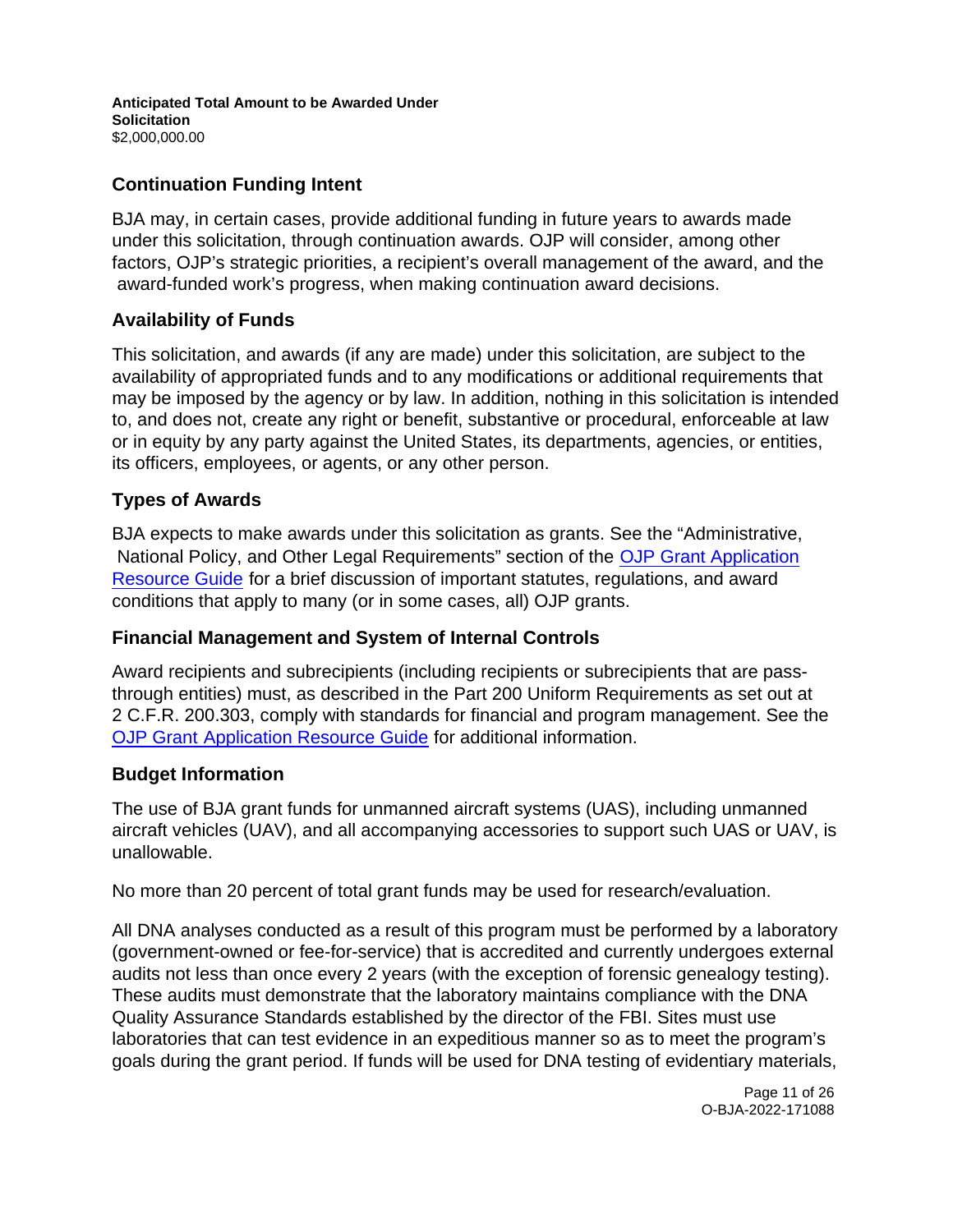any resulting **eligible** DNA profiles must be uploaded to the Combined DNA Index System (CODIS, the national DNA database operated by the FBI) by a government DNA lab with access to CODIS. No profiles generated with this funding may be entered into any other nongovernmental DNA database without prior express written approval from BJA (exceptions include forensic genealogy). In addition, funds may not be used to purchase DNA equipment and supplies when the resulting DNA profiles from such technology are not acceptable for entry into CODIS.

Award recipients utilizing funds for forensic genealogy testing must adhere to the United States Department of Justice Interim Policy Forensic Genealogical DNA Analysis and Searching available at: [United States Department of Justice Interim Policy: Forensic](https://www.justice.gov/olp/page/file/1204386/download)  [Genetic Genealogical DNA Analysis and Searching.](https://www.justice.gov/olp/page/file/1204386/download)

Finally, in accordance with Section IX, grantees utilizing funds for this purpose must collect and report the following metrics to BJA:

- The type of crime investigated
- Whether forensic genetic genealogical DNA analysis (FGG)/forensic genetic genealogical DNA analysis and searching (FGGS) was conducted on a forensic sample or a reference sample
- The type of forensic sample subjected to FGG and a description of the total amount, condition, and concentration of that sample (e.g., single source, mixed profile, degradation status, etc.)
- Whether FGG analysis resulted in a searchable profile
- The identity of the vendor laboratory used to conduct FGG and the genetic genealogy service(s) used to search the FGG profile
- Whether the investigation resulted in an arrest that was based, in part, on the use of FGGS
- The total amount of federal funding used to conduct FGG/FGGS in each case

Note that requirements may slightly change in accordance with future iterations of the FGGS policy. Grant award recipients will be updated should changes occur that impact practices and/or performance metrics.

All DNA analyses conducted and profiles generated during the testing portion of this program must be maintained pursuant to all applicable federal privacy requirements, including those described in 34 U.S.C. § 12592(b)(3).

Applicants should budget for travel for at least two team members to attend an in-person, 2-day grantee meeting as part of their project, and assume that the trip will be in a location that requires air travel of at least \$500 per person. For estimates of costs for hotel and lodging, please see the U.S. General Services Administration (GSA) website for determining allowable per diem travel costs at [https://www.gsa.gov/travel/plan-book/per](https://www.gsa.gov/travel/plan-book/per-diem-rates)[diem-rates.](https://www.gsa.gov/travel/plan-book/per-diem-rates)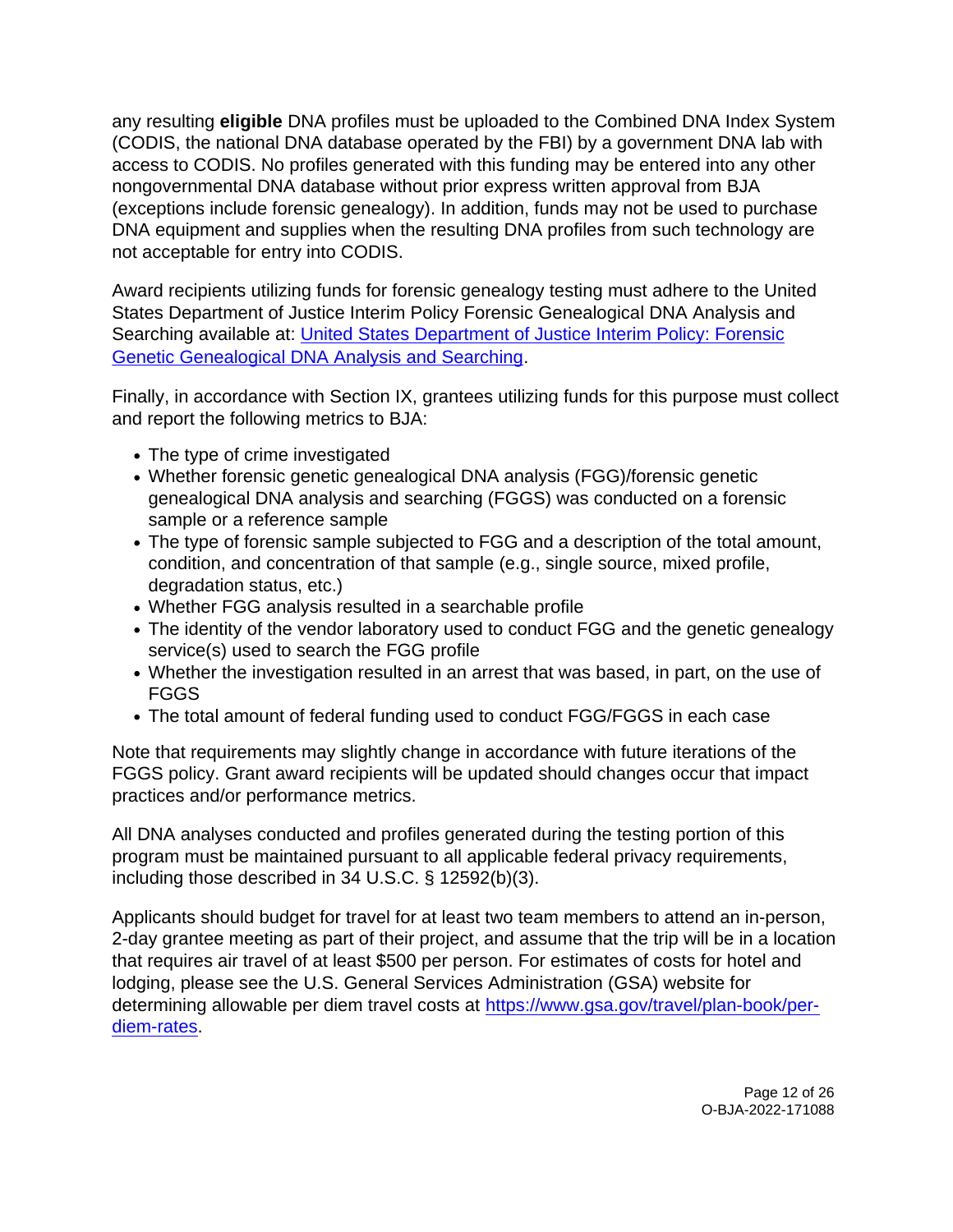### <span id="page-12-0"></span>**Cost Sharing or Matching Requirement**

This solicitation does not require a match.

### **Pre-agreement Costs (also known as Pre-award Costs)**

See the [OJP Grant Application Resource Guide](https://www.ojp.gov/funding/apply/ojp-grant-application-resource-guide#pre-agreement-costs) information on Pre-agreement Costs (also known as Pre-award Costs).

### **Limitation on Use of Award Funds for Employee Compensation: Waiver**

See the [OJP Grant Application Resource Guide](https://www.ojp.gov/funding/apply/ojp-grant-application-resource-guide#limitation-use-award) information on Limitation on Use of Award Funds for Employee Compensation; Waiver.

### **Prior Approval, Planning, and Reporting of Conference/Meeting/Training Costs**

See the [OJP Grant Application Resource Guide](https://www.ojp.gov/funding/apply/ojp-grant-application-resource-guide#prior-approval) for information on Prior Approval, Planning, and Reporting of Conference/Meeting/Training Costs.

### **Costs Associated with Language Assistance (if applicable)**

See the [OJP Grant Application Resource Guide f](https://www.ojp.gov/funding/apply/ojp-grant-application-resource-guide#costs-associated)or information on Costs Associated with Language Assistance.

#### **Eligibility Information**

For eligibility information, see the cover page.

For information on cost sharing or match requirements, see Federal Award Information.

#### **Application and Submission Information**

The following application elements **must** be included in the application to meet the basic minimum requirements to advance to peer review and receive consideration for funding:

- Proposal Abstract
- Proposal Narrative Project
- Timeline
- Budget Detail Worksheet and Budget Narrative (web-based form)

See the [Application Elements and Formatting Instructions](https://www.ojp.gov/funding/Apply/Resources/Grant-App-Resource-Guide.htm#formatInstructions) section of the [OJP Grant](https://ojp.gov/funding/Apply/Resources/Grant-App-Resource-Guide.htm)  [Application Resource Guide](https://ojp.gov/funding/Apply/Resources/Grant-App-Resource-Guide.htm) for information on what happens to an application that does not contain all the specified elements or is nonresponsive to the scope of the solicitation.

### **Information to Complete the Application for Federal Assistance (SF-424)**

The SF-424 must be submitted in [Grants.gov.](https://Grants.gov) It is a required standard form used as a cover sheet for submission of pre-applications, applications, and related information. See the [OJP Grant Application Resource Guide f](https://www.ojp.gov/funding/Apply/Resources/Grant-App-Resource-Guide.htm)or additional information on completing the SF-424.

In Section 8F of the SF-424, please include the name and contact information of the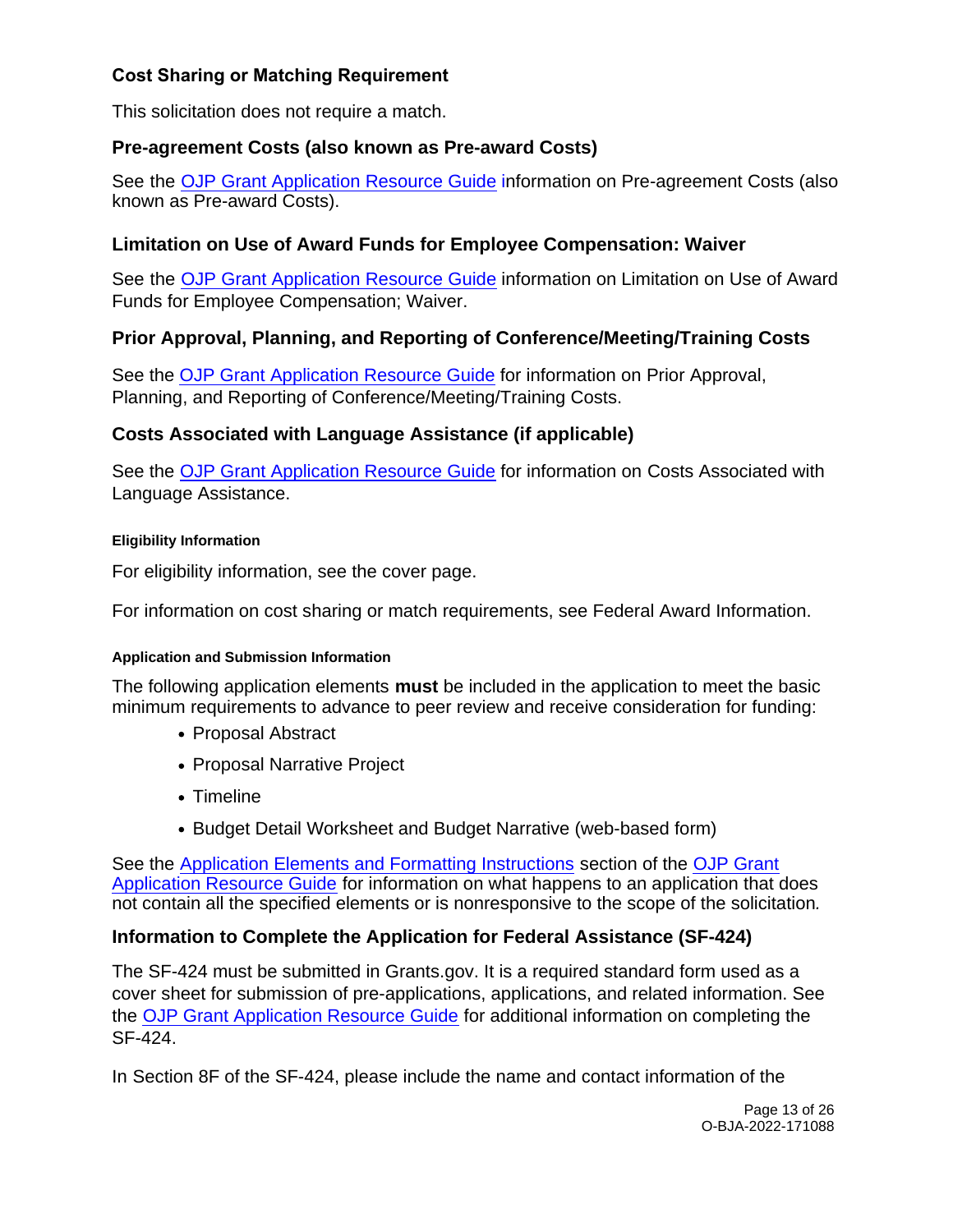<span id="page-13-0"></span>individual who will complete the application in JustGrants. JustGrants will use this information (email address) to assign the application to this user in JustGrants.

Intergovernmental Review: This solicitation ("funding opportunity") is not subject to [Executive Order 12372.](https://www.archives.gov/federal-register/codification/executive-order/12372.html) (In completing the SF-424, an applicant is to answer question 19 by selecting the response that the "Program is not covered by E.O. 12372.")

## **Standard Applicant Information (JustGrants 424 and General Agency Information)**

The Standard Applicant Information section of the JustGrants application is pre-populated with the SF-424 data submitted in [Grants.gov.](https://Grants.gov) The applicant will need to review the Standard Applicant Information in JustGrants and make edits as needed. Within this section, the applicant will need to: add zip codes for areas affected by the project; confirm its Authorized Representative; and verify and confirm the organization's unique entity identifier legal name and address.

### **Proposal Abstract**

A proposal abstract (no more than 400 words) summarizing the proposed project, including the purpose of the project, primary activities, expected outcomes, the service area, intended beneficiaries and subrecipients (if known), will be completed in the JustGrants web-based form. This abstract should be written in the third person and will be made publicly available on the OJP website if the project is awarded.

Include the following information:

- Name of applicant
- Area of focus for project (location, types of cases)
- Summary of project scope and activities
- Estimated number of cases to be investigated and prosecuted
- List of key partners

### **Proposal Narrative**

The proposal narrative should be submitted as an attachment in JustGrants. The attached document should be double-spaced, using a standard 12-point font; have no less than 1 inch margins; and should not exceed 20 pages. Pages should be numbered and submitted as an attachment. If the proposal narrative fails to comply with these length restrictions, BJA may consider such noncompliance in peer review and in final award decision. The following sections must be included as part of the proposal narrative:

### **Description of the Issue**

Describe the history, nature, and extent of pending cold case homicides involving violations of civil rights overall and prior to January 1, 1980. Include summary information and data on specific incidents, efforts to identify potential cases, witnesses, and suspects.

Describe current efforts to identify, investigate, and prosecute these cases. Describe the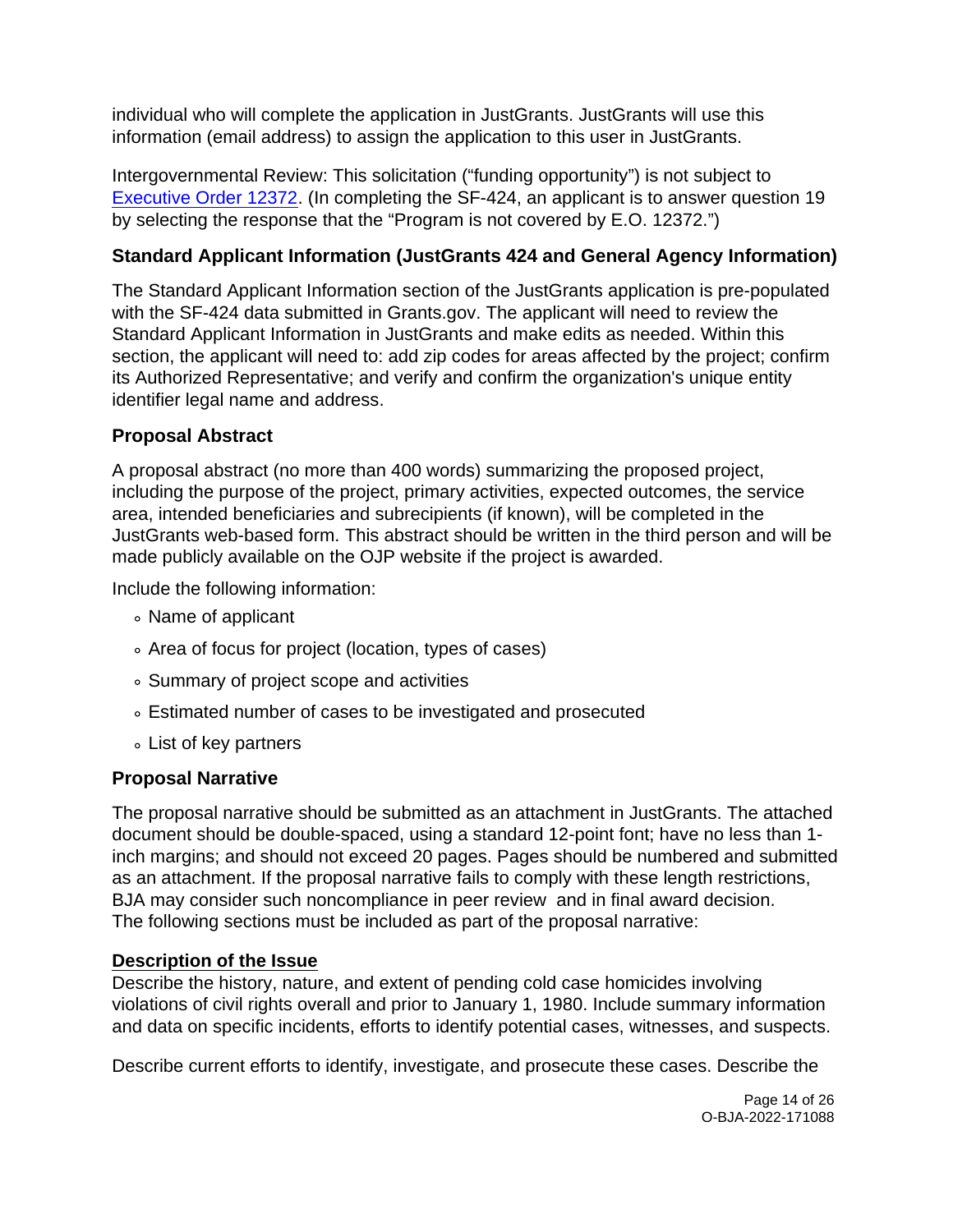challenges, including lack of resources, that the applicant faces in planning and implementing efforts to address these unsolved murders. What access does the applicant have to case files and data to support the work, and what are the existing laws to pursue cases? How have they related to federal efforts to address these cases?

#### **Program Design**

Describe how the applicant will respond to the issue defined, including activities to identify cases and develop an action plan, and how it will investigate, prosecute, and resolve cases meriting exploration. Describe how the applicant and its partners will implement the proposed action plan, including gathering and analyzing information, and implementing efforts by staff and partners to inventory, track, investigate, and prosecute these cases.

Describe how the applicant will work to enhance witness cooperation and address the challenges of pursuing these investigations, including working with victims' family members and other stakeholders.

Attach a project timeline that outlines when activities or program milestones are to be accomplished.

The funds requested in the budget must be clearly connected to and support the program design and be reasonable in cost.

#### **Capabilities and Competencies**

Discuss the expertise of the applicant and its partners to effectively conduct the investigation of cold case murders potentially associated with civil rights violations. Describe the applicant's plans to ensure they have a set of diverse staff, partners, and/or subject matter experts who reflect a mix of experiences and perspectives to effectively reach the communities and practitioners that they will serve.

Describe the applicant's management structure and outline its ability to conduct the individual activities. Describe the organization's and staff's experience as well as any partner's experience. The management and organizational structure described should match the staffing needed to accomplish the tasks outlined in the Program Design section. Detailed information in the position descriptions and letters of interest will inform the assignment of points relative to this criterion.

Identify each partner agency that has demonstrated commitment to this effort. Discuss any previous collaboration that occurred that will help to achieve the objectives. Explain existing partnership agreements. Attach a memorandum of understanding (MOU) and/or letter of support from each key team member, outlining their commitment to the project.

Describe how effective communication and coordination among the team members will be implemented throughout the program period.

For applications involving a research component, describe the qualifications of the research partner and their prior experience with action research. Describe the roles and responsibilities of the research partner in the project and how the applicant will ensure that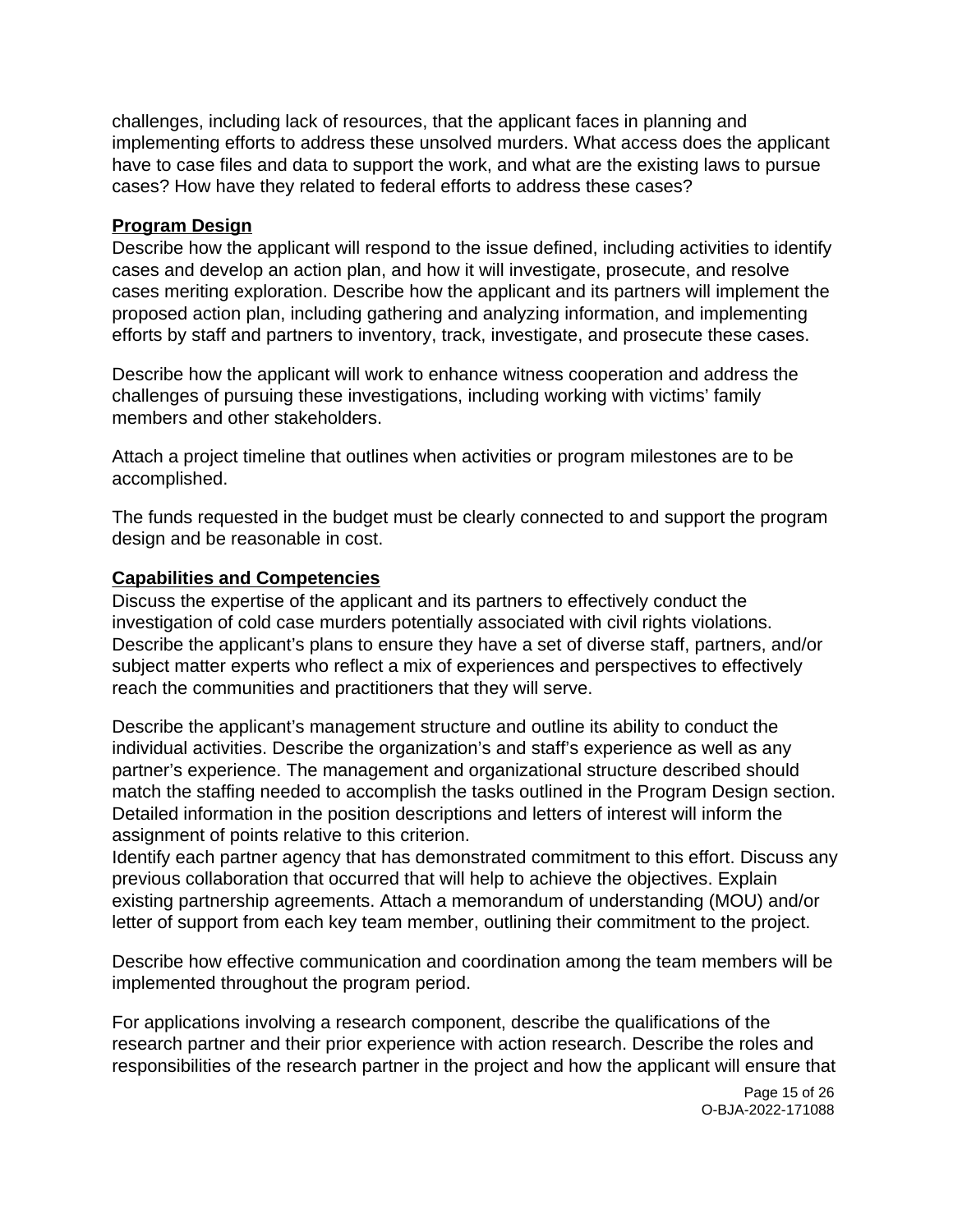the research partner will have access to relevant data, personnel for interviews, and the ability to monitor operations that are relevant to the project's evaluation. Researchers should be experienced in several different data collection methodologies, and in both quantitative and qualitative research methods. It is preferable that they have several years of evaluation research experience and have experience with oral and written presentations of research results. Research partners should be able to conduct scientifically rigorous evaluations and be well versed in evaluation methods.

If the applicant is seeking priority consideration, it should describe within this section how being a culturally specific organization (or funding a culturally specific subrecipient organization at a minimum of 30% of the project budget) will enhance its ability to implement the proposed project(s) and should also specify which culturally specific populations are intended or expected to be served or have their needs addressed under the proposed project(s).

### **Plan for Collecting the Data**

For each objective, identify the criteria that will determine how and if it has been successfully met. Identify specific measurable outcome(s) and the data sources that will be used to determine whether or not the outcome was successful.

All applicants must indicate their willingness and ability to collect and report performance and outcome data through BJA's reporting tools (no personally identifiable information will be collected). Applicants are expected to report on behalf of any subawardees.

Describe the process for measuring project performance. Identify who will collect the data, who is responsible for performance measurement, and how the information will be used to guide and assess the project.

Note: Applicant are not required to submit performance data with the application. Rather, performance measure information is included as an alert that successful applicants will be required to submit performance data as part of each award's reporting requirements.

OJP will require each successful applicant to submit regular performance data that show the completed work's results. The performance data directly relate to the goals, objectives, and deliverables identified under the "Goals, Objectives, and Deliverables" section. Applicants can visit OJP's performance measurement page at [www.ojp.gov/performance](https://www.ojp.gov/performance)  for an overview of performance measurement activities at OJP.

BJA will require award recipients to submit performance measures data and performance reports in Just Grants. BJA will provide further guidance on the post-award submission process, if selected for award. A list of performance measures questions for this program can be found at [Emmett Till Grant Program Performance Measures \(ojp.gov\).](https://bja.ojp.gov/sites/g/files/xyckuh186/files/media/document/Emmett-Till-Measures.pdf)

### **Note on Project Evaluations**

An applicant that proposes to use award funds through this solicitation to conduct project evaluations must follow the guidance in the "Note on Project Evaluations" section in the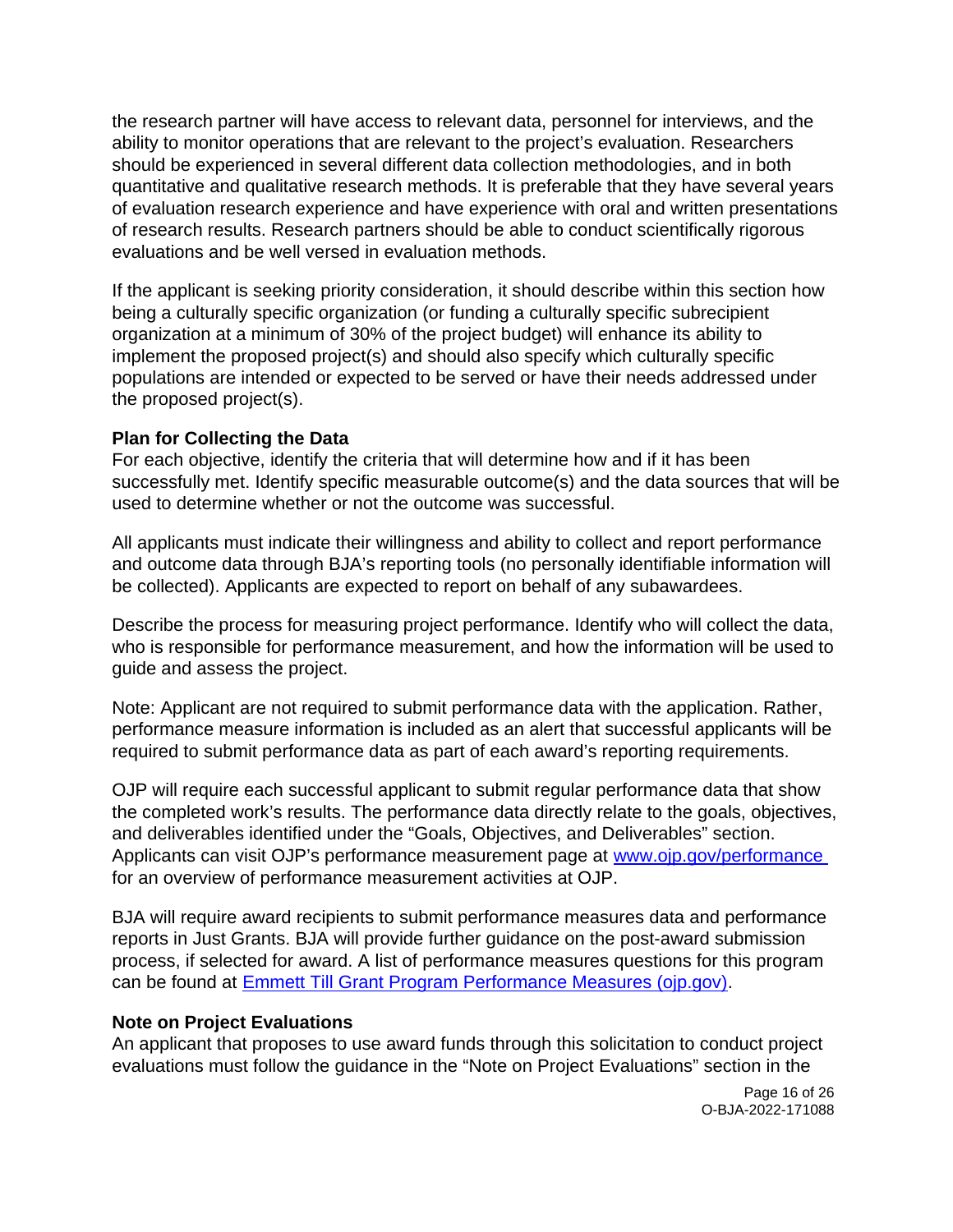### <span id="page-16-0"></span>[OJP Grant Application Resource Guide.](https://www.ojp.gov/funding/Apply/Resources/Grant-App-Resource-Guide.htm)

### **Goals, Objectives, Deliverables, and Timeline**

The applicant will submit the Emmett Till Cold Case Investigations and Prosecution Program goals, objectives, and deliverables in the JustGrants web-based form.

#### **Budget and Associated Documentation**

#### **Budget Worksheet and Budget Narrative (Web-based Form)**

The applicant will complete the JustGrants web-based budget form. See the [OJP Grant](https://www.ojp.gov/funding/apply/ojp-grant-application-resource-guide#budget-prep)  [Application Resource Guide f](https://www.ojp.gov/funding/apply/ojp-grant-application-resource-guide#budget-prep)or additional information.

If the applicant is seeking priority consideration based on the identification of at least one proposed subrecipient as a culturally specific organization, the proposed funding for the subrecipient in the web-based budget form must be a minimum of 30% of award funding.

The budget narrative must also describe how the activities that will be funded with the (minimum) 30% of award funding provided to the subrecipient specifically relate to the priority consideration requested and described in the Capabilities and Competencies section of the application.

### **Indirect Cost Rate Agreement (if applicable)**

The applicant will submit its indirect cost rate agreement by uploading it as an attachment in JustGrants. See the [OJP Grant Application Resource Guide f](https://www.ojp.gov/funding/apply/ojp-grant-application-resource-guide#budget-prep)or additional information.

### **Financial Management Questionnaire (including applicant disclosure of high-risk status)**

The applicant will download the questionnaire, complete it, and submit it by uploading it as an attachment in JustGrants. See the [OJP Grant Application](https://www.ojp.gov/funding/apply/ojp-grant-application-resource-guide#fm-internal-controls-questionnaire) [Resource Guide](https://www.ojp.gov/funding/apply/ojp-grant-application-resource-guide#fm-internal-controls-questionnaire) for additional information and the link to the questionnaire.

### **Disclosure of Process Related to Executive Compensation**

This solicitation expressly modifies the OJP Grant Application Resource Guide by not incorporating its "Disclosure of Process Related to Executive Compensation" provisions. Applicants to this solicitation are not required to provide this disclosure.

### **Additional Application Components**

Applicants will attach the additional requested documentation in JustGrants.

### **Curriculum Vitae or Resumes**

Attach position descriptions for staff to be hired and résumés for current staff who will be funded by the award. If the applicant is hiring, please detail in the timeline when it anticipates the hiring process to be completed and the new hires to commence work.

### **Tribal Authorizing Resolution**

An application in response to this solicitation may require inclusion of tribal authorizing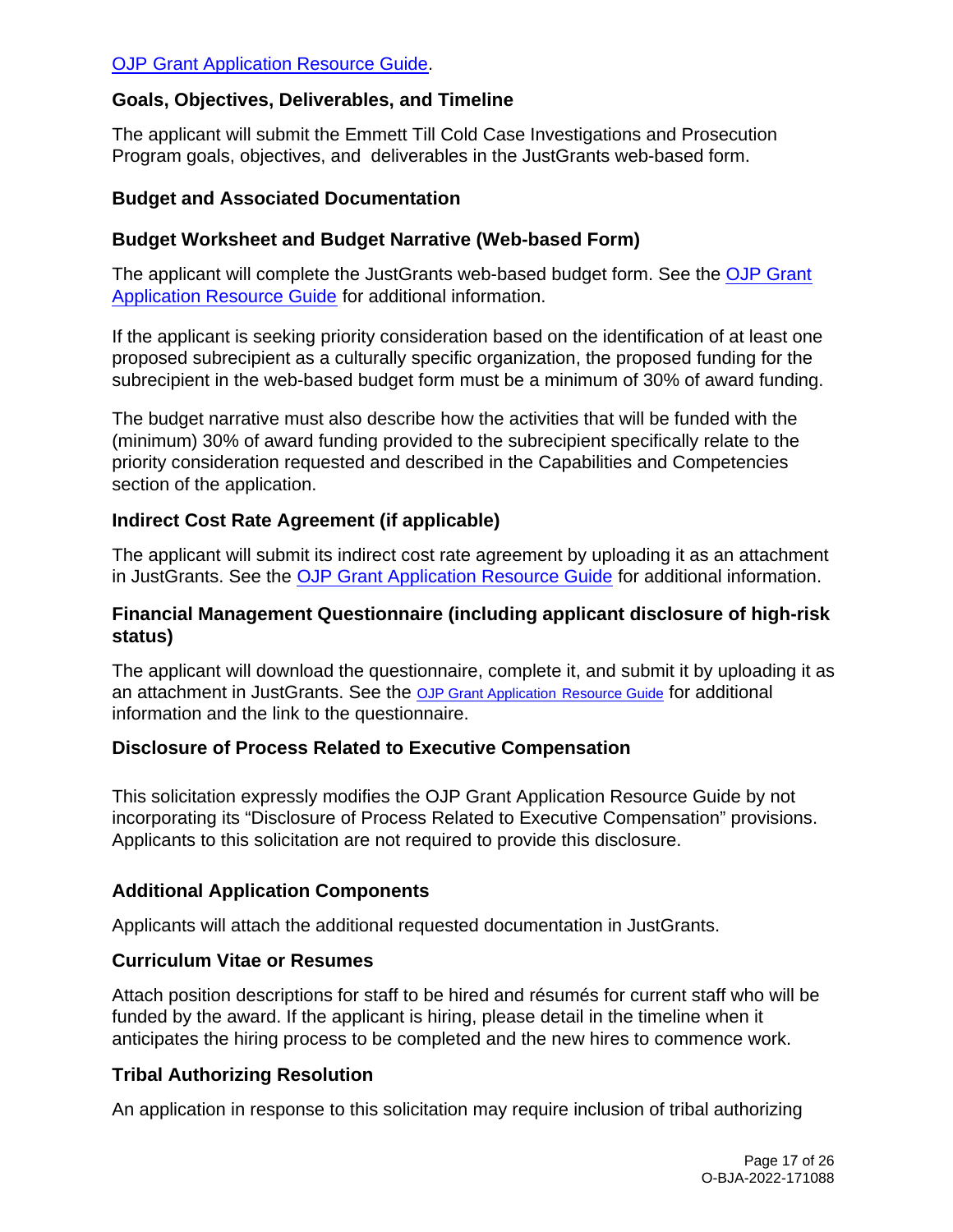<span id="page-17-0"></span>documentation as an attachment. If applicable, the applicant will submit the tribal authorizing documentation by uploading it as an attachment in JustGrants. See the [OJP](https://www.ojp.gov/funding/apply/ojp-grant-application-resource-guide#tribal-authorizing-resolution)  [Grant Application Resource Guide fo](https://www.ojp.gov/funding/apply/ojp-grant-application-resource-guide#tribal-authorizing-resolution)r information on tribal authorizing resolutions.

### **Timeline Form**

Attach a project timeline with each project objective, activity, expected completion date, and responsible person or organization.

### **Letters of Support**

Attach any relevant letters of support and/or MOUs from key partners to the project to reflect their support, roles, and agreements about collaboration.

### **Research and Evaluation Independence and Integrity Statement**

If an application proposes research (including research and development) and/or evaluation, the applicant must demonstrate research/evaluation independence and integrity, including appropriate safeguards, before it may receive award funds. The a pplicant will submit documentation of its research and evaluation independence and integrity by uploading it as an attachment in JustGrants. For additional information, see the [OJP Grant Application Resource Guide.](https://www.ojp.gov/funding/apply/ojp-grant-application-resource-guide#research-evaluation)

### **Disclosures and Assurances**

The applicant will address the following disclosures and assurances.

## **Disclosure of Lobbying Activities**

Complete and submit the SF-LLL in [Grants.gov.](https://Grants.gov) See the [OJP Grant Application Resource](https://www.ojp.gov/funding/apply/ojp-grant-application-resource-guide#apply)  [Guide](https://www.ojp.gov/funding/apply/ojp-grant-application-resource-guide#apply) for additional information

## **DOJ Certified Standard Assurances**

Review and accept the DOJ Certified Standard Assurances in JustGrants. See the [OJP](https://www.ojp.gov/funding/apply/ojp-grant-application-resource-guide#administrative) [Grant Application Resource Guide](https://www.ojp.gov/funding/apply/ojp-grant-application-resource-guide#administrative) for additional information.

## **Applicant Disclosure of Duplication in Cost Items**

Complete the JustGrants web-based Applicant Disclosure of Duplication in Cost Items form. See the [OJP Grant Application Resource Guide](https://www.ojp.gov/funding/apply/ojp-grant-application-resource-guide#applicant-disclosure-pending-applications) for additional information.

## **DOJ Certifications Regarding Lobbying; Debarment, Suspension and Other**

## **Responsibility Matters; and Drug-Free Workplace Requirements**

Review and accept the DOJ Certified Certifications Regarding Lobbying; Debarment, Suspension and Other Responsibility Matters; Drug-Free Workplace Requirements; Law Enforcement and Community Policing in JustGrants. See the [OJP Grant Application](https://www.ojp.gov/funding/apply/ojp-grant-application-resource-guide#administrative)  [Resource Guide](https://www.ojp.gov/funding/apply/ojp-grant-application-resource-guide#administrative) for additional information.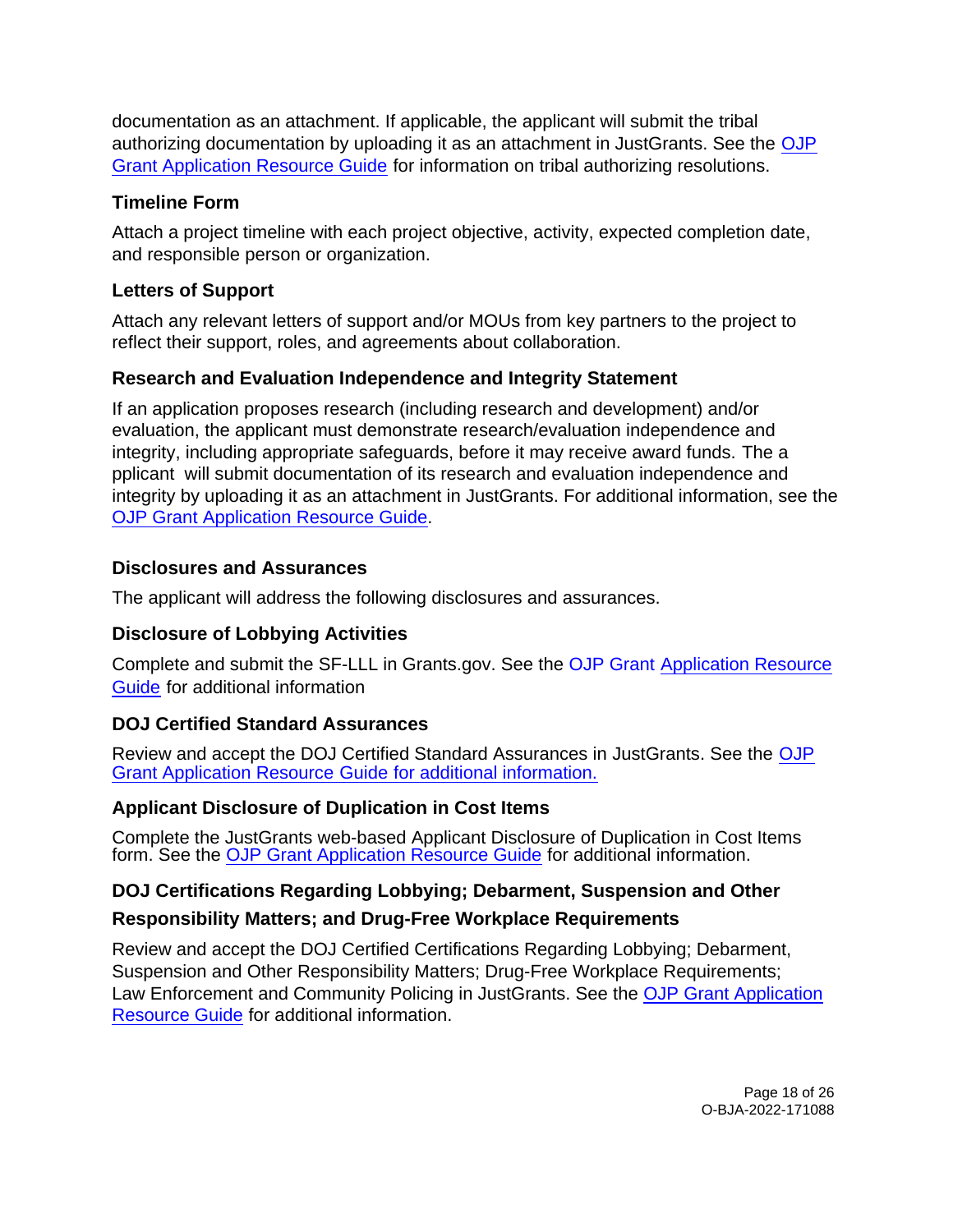### <span id="page-18-0"></span>**Applicant Disclosure and Justification – DOJ High Risk Grantees (if applicable)**

If applicable, submit the DOJ High Risk Disclosure and Justification as an attachment in JustGrants. as an attachment in JustGrantsas an attachment in JustGrants. A DOJ High Risk Grantee is an award recipient that has received a DOJ High Risk designation based on a documented history of unsatisfactory performance, financial instability, management system or other internal control deficiencies, or noncompliance with award terms and conditions on prior awards, or that is otherwise not responsible. See the [OJP Grant](https://www.ojp.gov/funding/apply/ojp-grant-application-resource-guide) [Application Resource Guide](https://www.ojp.gov/funding/apply/ojp-grant-application-resource-guide) for additional information.

### **How to Apply**

Step 1: The applicant must submit the **SF-424** and an **SF-LLL** in [Grants.gov](https://Grants.gov) at [https://www.grants.gov/web/grants/register.html.](https://www.grants.gov/web/grants/register.html)

Step 2: The applicant must then submit the **full application** including attachments in JustGrants at [JustGrants.usdoj.gov.](https://justicegrants.usdoj.gov/)

For additional information, see the "How to Apply" section in the [OJP Grant Application](https://www.ojp.gov/funding/apply/ojp-grant-application-resource-guide#apply)  [Resource Guide](https://www.ojp.gov/funding/apply/ojp-grant-application-resource-guide#apply) and the [DOJ Application Submission Checklist.](https://justicegrants.usdoj.gov/sites/g/files/xyckuh296/files/media/document/appln-submission-checklist.pdf)

### **Submission Dates and Time**

The SF-424 and the SF-LLL must be submitted in [Grants.gov](https://Grants.gov) by June 10, 2022 at 8:59 PM ET.

(IMPORTANT: Please carefully review UEI Transition details under Step 1. of the Submission Information section above).

The full application must be submitted in JustGrants on June 15, 2022 at 8:59 PM ET.

OJP urges applicants to submit their [Grants.gov](https://Grants.gov) and JustGrants submissions prior to the due dates to allow sufficient time to correct errors and resubmit by the submission deadlines if a rejection notification is received. To be considered timely, the full application must be submitted in JustGrants by the JustGrants application deadline.

### **Experiencing Unforeseen Technical Issues**

An applicant that experiences unforeseen SAM.gov, [Grants.gov,](https://Grants.gov) or JustGrants technical issues beyond its control that prevent application submission by the deadline, must demonstrate all efforts in requesting technical support in order to submit an application by the deadline. Technical support is available via phone and email to the applicable SAM.gov, [Grants.gov,](https://Grants.gov) or JustGrants support centers or service desks in which an applicant received a ticket number for resolution. If an applicant misses a deadline due to unforeseen technical difficulties, the applicant may request a waiver to submit an application after the deadline. Note: If an applicant does not submit all the required [Grants.gov](https://Grants.gov) forms by the [Grants.gov](https://Grants.gov) deadline, the applicant will not be able to proceed to the JustGrants portion of the application process.

An applicant experiencing technical difficulties with the following systems must contact the associated support desk indicated below to report the technical issue and receive a tracking number:

> Page 19 of 26 O-BJA-2022-171088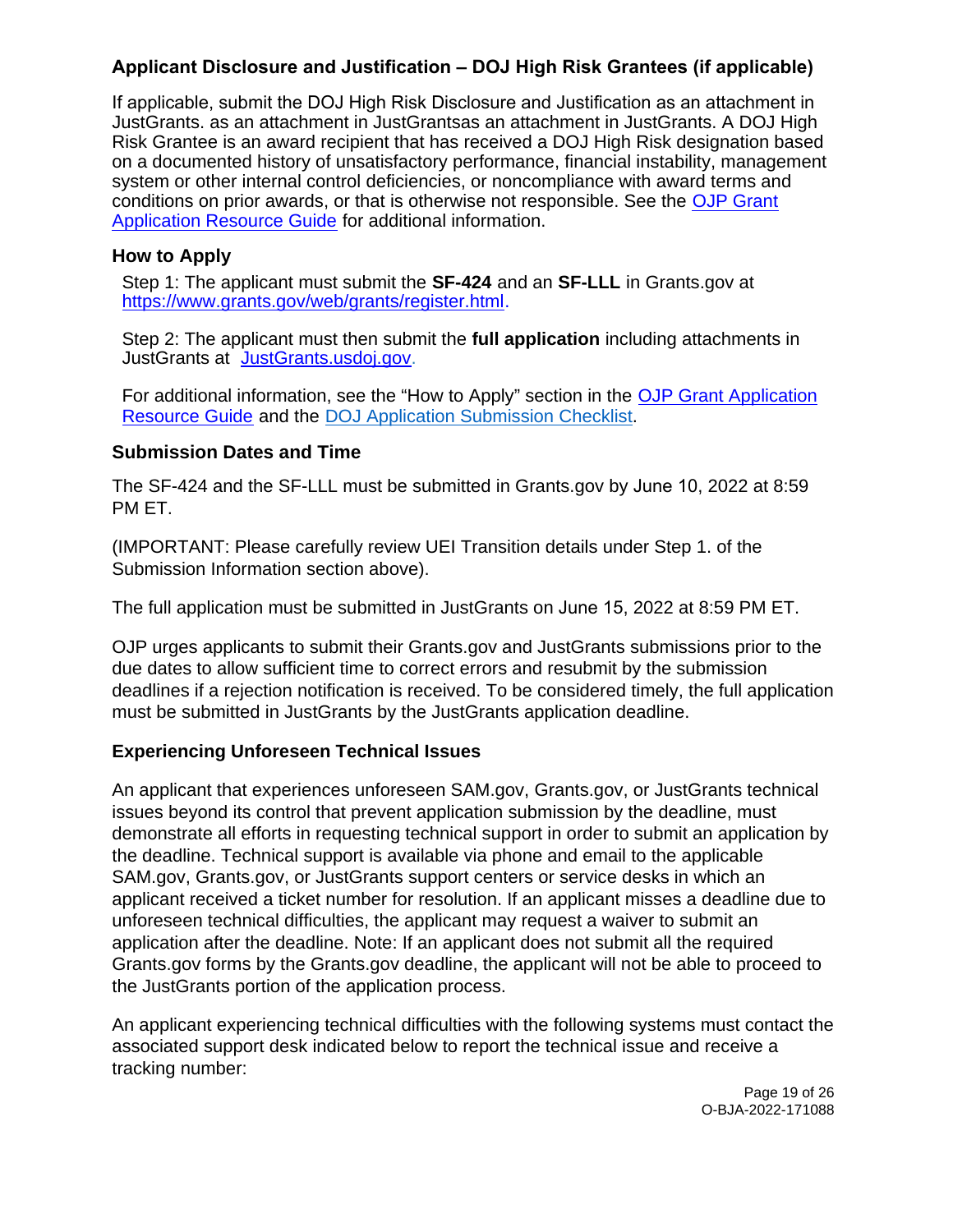- <span id="page-19-0"></span>• [Grants.gov](https://Grants.gov) - contact the Grants.gov Customer Support Hotline
- SAM.gov contact the [SAM Help Desk \(Federal Service Desk\)](https://www.fsd.gov/gsafsd_sp)
- JustGrants contact the JustGrants Support Desk at [JustGrants.Support@usdoj.gov](mailto:JustGrants.Support@usdoj.gov) or 833–872–5175

An applicant requesting a waiver to submit a late application must document their request for technical assistance in an email to the OJP Response Center at grants@ncirs.gov within 24 hours after the application deadline to request approval to submit its application after the deadline. If an applicant has technical issues with [Grants.gov,](https://Grants.gov) the applicant must contact the [Grants.gov](https://Grants.gov) Customer Support Hotline within 24 hours of the [Grants.gov](https://Grants.gov)  deadline to request approval to submit after the deadline. However, waiver requests will not be reviewed until after the JustGrants deadline to allow time for all waivers to be submitted. Waiver requests to submit after the submission deadline must:

- Describe the technical difficulties experienced;
- Include a timeline of the applicant's submission efforts (e.g., what date and time did the error occur, what date and time was action taken to resolve the issue and resubmit; and what date and time did support representatives respond)
- Include an attachment(s) of the complete grant application and all required documentation and material; and
- Include the applicant's DUNS number (or Unique Entity Identifier if applying after April 4, 2022), any applicable SAM.gov tracking number(s), [Grants.gov](https://Grants.gov) Help Desk, and JustGrants Support Desk Ticket Numbers.

OJP will review each request for late submission and required supporting documentation and notify the applicant whether the request has been approved or denied. For more details on the waiver process, OJP encourages applicants to review the "Experiencing Unforeseen Technical Issues" section in the [OJP Grant Application Resource Guide.](https://www.ojp.gov/funding/apply/ojp-grant-application-resource-guide#experiencing-unforeseen-technical-issues) 

#### **Application Review Information**

### **Review Criteria**

Applications that meet the basic minimum requirements will be evaluated by peer reviewers on how the proposed project/program addresses the following criteria:

- 1. Description of the Issue (25%) evaluate the applicant's understanding of the program/issue to be addressed.
- 2. Project Design and Implementation (30%) evaluate the adequacy of the proposal, including the goals, objectives, timelines, milestones, and deliverables.
- 3. Capabilities and Competencies (30%) evaluate administrative and technical capacity of the applicant to successfully accomplish the goals and objectives.
- 4. Plan for Collecting the Data Required for this Solicitation's Performance Measures (5%) - evaluate the applicant's understanding of the performance data reporting requirements and the plan for collecting the required data.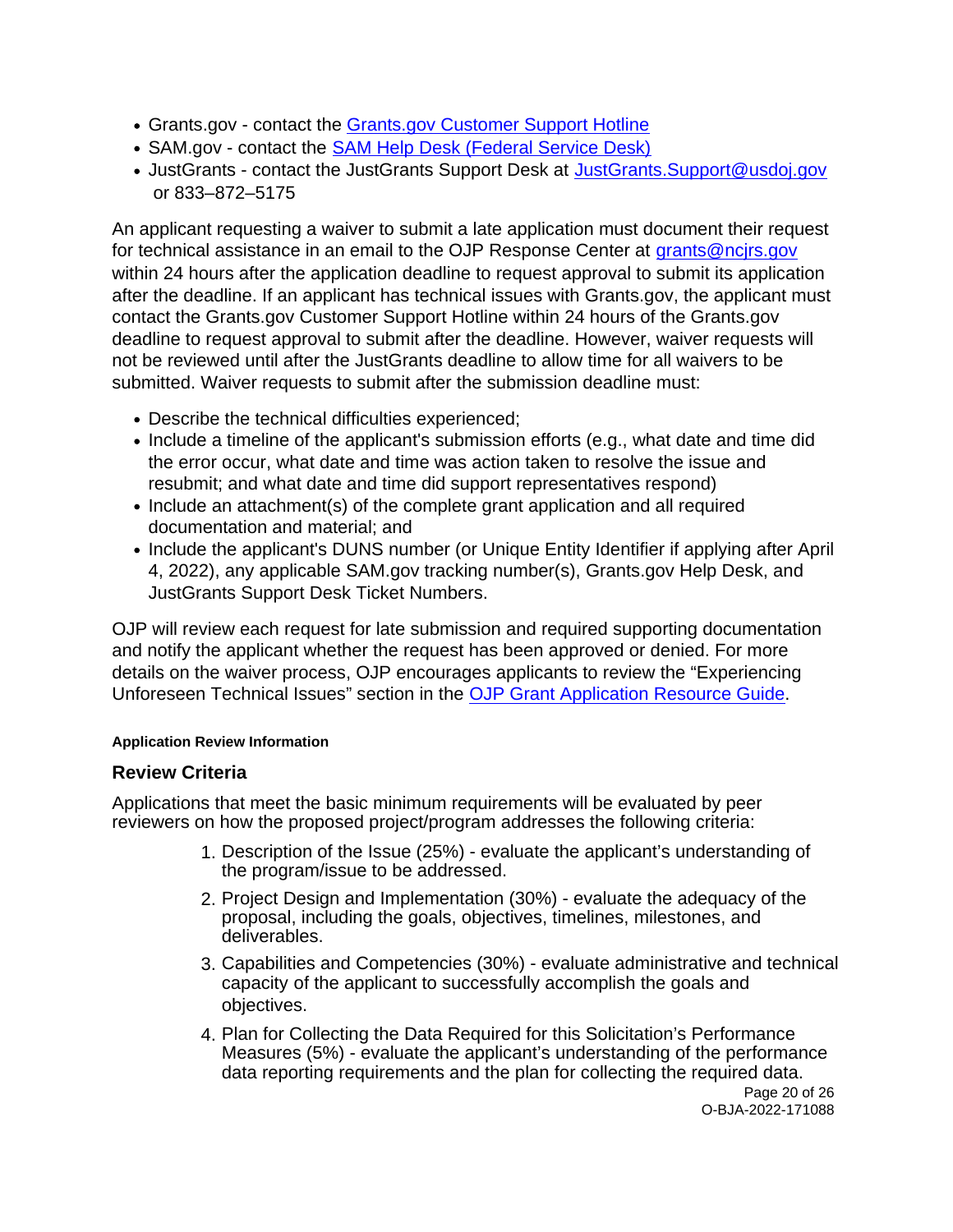5. Budget (10%) - evaluate for completeness, cost effectiveness, and allowability (e.g., reasonable, allocable, and necessary for project activities).

#### <span id="page-20-0"></span>**Other Review Criteria/Factors**

Other important considerations for BJA include geographic diversity, strategic priorities (specifically including, but not limited to, those priority areas already mentioned), available funding, past performance, and the extent to which the Budget Worksheet and Budget Narrative (web-based form) accurately explain project costs that are reasonable, necessary, and otherwise allowable under federal law and applicable federal cost principles.

#### **Review Process**

Applications submitted under this solicitation that meet the basic minimum requirements, will be evaluated for technical merit by a peer review panel(s) in accordance with OJP peer review policy and procedures using the review criteria listed above.

OJP screens applications to ensure they meet the basic minimum requirements prior to conducting the peer review. Although specific requirements may vary, the following are common requirements applicable to all OJP solicitations:

- The application must be submitted by an eligible type of applicant.
- The application must request funding within programmatic funding constraints (if applicable).
- The application must be responsive to the scope of the solicitation.
- The application must include all items necessary to meet the basic minimum requirements.

Pursuant to the Part 200 Uniform Requirements, before award decisions are made, OJP also reviews information related to the degree of risk posed by the applicant. Among other things to help assess whether an applicant with one or more prior federal awards has a satisfactory record with respect to performance, integrity, and business ethics, OJP checks whether the applicant is listed in SAM as excluded from receiving a federal award.

In addition, if OJP anticipates that an award will exceed \$250,000 in federal funds, OJP also must review and consider any information about the applicant that appears in the non- public segment of the integrity and performance system accessible through SAM (currently, the Federal Awardee Performance and Integrity Information System, FAPIIS).

**Important note on FAPIIS:** An applicant, may review and comment on any information about itself that currently appears in FAPIIS and was entered by a federal awarding agency. OJP will consider such comments by the applicant, in addition to the other information in FAPIIS, in its assessment of the risk posed by the applicant.

Absent explicit statutory authorization or written delegation of authority to the contrary, all final award decisions will be made by the Assistant Attorney General, who may consider not only peer review ratings and BJA's recommendations, but also other factors as indicated in this section.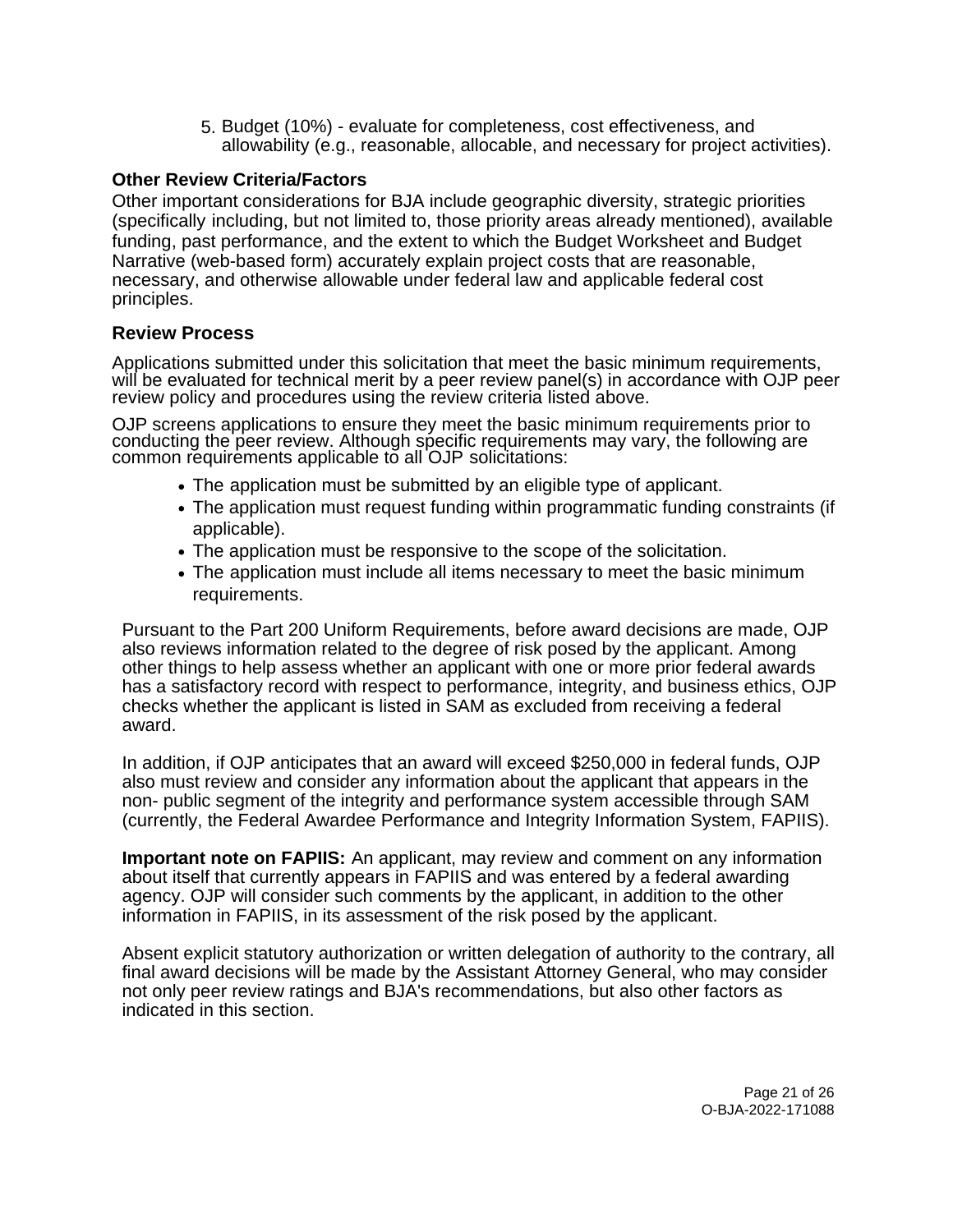#### <span id="page-21-0"></span>**Federal Award Administration Information**

#### **Federal Award Notices**

See the [OJP Grant Application Resource Guide](https://www.ojp.gov/funding/apply/ojp-grant-application-resource-guide#federal-award-notices) for information on award notifications and instructions.

#### **Administrative, National Policy, and Other Legal Requirements**

If selected for funding, in addition to implementing the funded project consistent with the OJP-approved application, the recipient must comply with all award conditions, and all applicable requirements of federal statutes and regulations, including applicable requirements referred to in the assurances and certifications executed in connection with award acceptance. For additional information on these legal requirements, see the "Administrative, National Policy, and Other Legal Requirements" section in the [OJP Grant](https://www.ojp.gov/funding/apply/ojp-grant-application-resource-guide#administrative)  [Application Resource](https://www.ojp.gov/funding/apply/ojp-grant-application-resource-guide#administrative) [Guide.](https://www.ojp.gov/funding/apply/ojp-grant-application-resource-guide#administrative)For additional information on these legal requirements, see the "Administrative, National Policy, and Other Legal Requirements" section in the [OJP](https://www.ojp.gov/funding/apply/ojp-grant-application-resource-guide#administrative) [Grant Application Resource Guide.](https://www.ojp.gov/funding/apply/ojp-grant-application-resource-guide#administrative)

### **Information Technology (IT) Security Clauses**

An application in response to this solicitation may require inclusion of information related to information technology security. See the [OJP Grant Application Resource Guide](https://www.ojp.gov/funding/apply/ojp-grant-application-resource-guide#information-technology) for information on information technology security.

### **General Information about Post-Federal Award Reporting Requirements**

In addition to the deliverables described in the Program Description section, any recipient of an award under this solicitation will be required to submit certain reports and data.

Required reports. Recipients typically must submit quarterly financial reports, progress reports, final financial and progress reports, and, if applicable, an annual audit report in accordance with the Part 200 Uniform Requirements or specific award conditions. Future awards and fund drawdowns may be withheld if reports are delinquent. (In appropriate cases, OJP may require additional reports.)

#### See the [OJP Grant Application Resource Guide](https://www.ojp.gov/funding/apply/ojp-grant-application-resource-guide#general-information)

for additional information on specific post-award reporting requirements, including performance measures data.

#### **Federal Awarding Agency Contact(s)**

For OJP contact(s), see cover page.

For contact information for [Grants.gov](https://Grants.gov) and JustGrants, see cover page.

### **Other Information**

### **Freedom of Information and Privacy Act (5 U.S.C. 552 and 5 U.S.C. 552a)**

See the [OJP Grant Application Resource Guide f](https://www.ojp.gov/funding/apply/ojp-grant-application-resource-guide#foia)or information on Freedom of Information and Privacy Act (5 U.S.C. 552 and 5 U.S.C. 552a).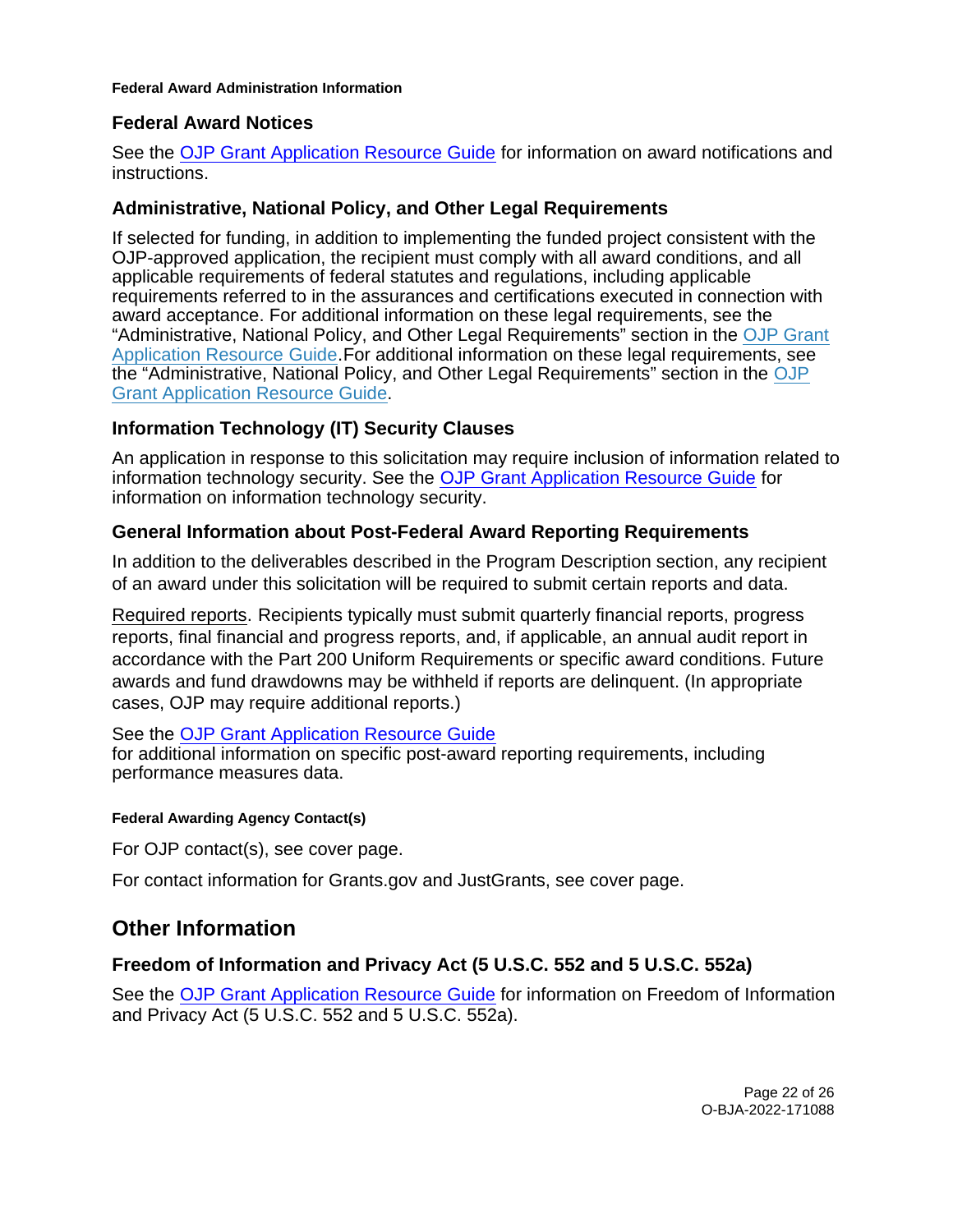### <span id="page-22-0"></span>**Provide Feedback to OJP**

See the OJP Grant Application Resource Guide for information on how to provide feedback to OJP.

### **Application Checklist**

### **Emmett Till Cold Case Investigations and Prosecution Program**

FY 2022 Competitive Solicitation

This application checklist has been created as an aid in developing an application. The [DOJ Application Submission Checklist](https://justicegrants.usdoj.gov/sites/g/files/xyckuh296/files/media/document/appln-submission-checklist.pdf) is another resource.

#### **What an Applicant Must Do:**

Prior to Registering in [Grants.gov](https://Grants.gov):

- Confirm your Entity's [System Award Management \(SAM\)](https://sam.gov/SAM/) Registration Information (see [OJP Grant Application Resource Guide\)](https://www.ojp.gov/funding/apply/ojp-grant-application-resource-guide#apply)
- Acquire a SAM Unique Entity Identifier (UEI):
	- ∘ If applying before April 4, 2022, obtain or confirm your Data Universal Number System (DUNS) number at [www.dnb.com.](http://www.dnb.com)
	- On April 4, 2022, the federal government will stop using DUNS and start using the [new SAM UEI.](https://justicegrants.usdoj.gov/resources/system-for-award-management#transition-to-unique-entity-id-sam)

To Register with [Grants.gov](https://Grants.gov):

- Acquire AOR and [Grants.gov](https://Grants.gov) username/password (see [OJP Grant Application](https://www.ojp.gov/funding/apply/ojp-grant-application-resource-guide#apply)  [Resource Guide\)](https://www.ojp.gov/funding/apply/ojp-grant-application-resource-guide#apply)
- Acquire AOR confirmation from the E-Business Point of Contact (see OJP Grant [Application Resource Guide\)](https://www.ojp.gov/funding/apply/ojp-grant-application-resource-guide#apply)

To Find Funding Opportunity:

- Search for the funding opportunity in [Grants.gov](https://Grants.gov) using the opportunity number, Assistance Listing or keyword(s)
- Access the Funding Opportunity and Application Package (see Step 7 in the OJP [Grant Application Resource Guide\)](https://www.ojp.gov/funding/apply/ojp-grant-application-resource-guide#apply)
- Sign up for [Grants.gov](https://Grants.gov) email [notifications](https://www.grants.gov/web/grants/manage-subscriptions.html) (optional) (see OJP Grant Application [Resource Guide\)](https://www.ojp.gov/funding/apply/ojp-grant-application-resource-guide#apply)
- Read Important Notice: Applying for Grants in Grants.gov
- Read OJP policy and quidance on conference approval, planning, reporting available at [ojp.gov/financialguide/DOJ/PostawardRequirements/chapter3.10a.htm](https://ojp.gov/financialguide/DOJ/PostawardRequirements/chapter3.10a.htm) (see [OJP](https://www.ojp.gov/funding/apply/ojp-grant-application-resource-guide#prior-approval)  [Grant Application Resource Guide\)](https://www.ojp.gov/funding/apply/ojp-grant-application-resource-guide#prior-approval)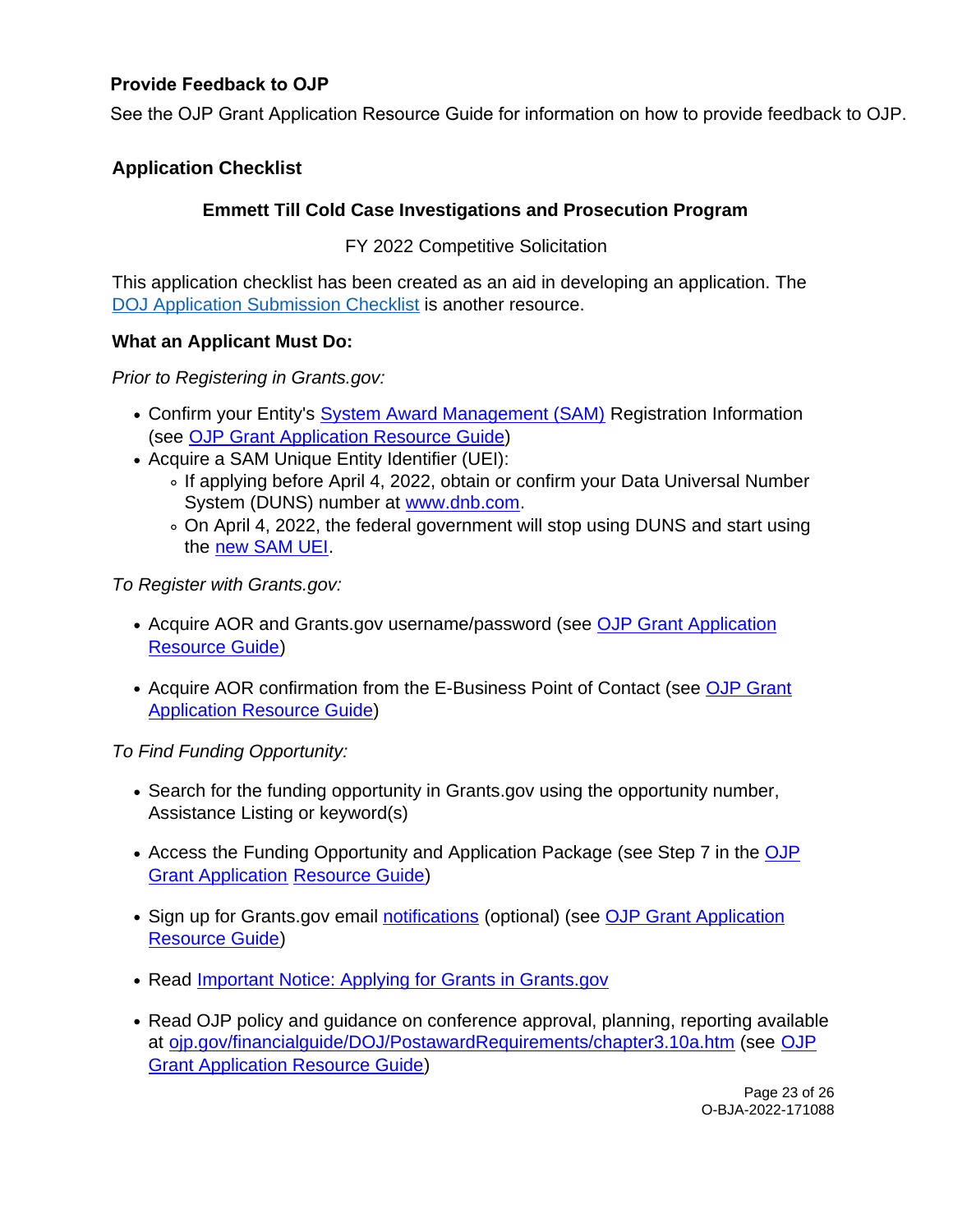Overview of Post-Award Legal Requirements:

• Review the "Overview of Legal Requirements Generally Applicable to OJP Grants and [Cooperative Agreements - FY 2022 Awards"](https://www.ojp.gov/funding/explore/legal-overview-fy-2022-awards) in the [OJP Funding Resource Center.](https://www.ojp.gov/funding/index.htm)

### Scope Requirement:

The federal amount requested is within the allowable limit(s) of \$500,000.

### Eligibility Requirement:

- State, local, and tribal law enforcement agencies, including prosecutors' offices.
- Tribal law enforcement must be from federally recognized Indian tribal governments that perform law enforcement functions (as determined by the Secretary of the Interior).
- Applicants can partner with other agencies and nonprofit organizations with expertise to support the investigation of these cold cases and/or expertise to leverage historical documents to inform investigations.

### **Prepare to submit the Application for Federal Assistance standard form (SF)-424 and Disclosure of Lobbying Activities form (SF-LLL)**

- Review Information to complete the Application for Federal Assistance (SF-424) in [Grants.gov](https://Grants.gov)
- Complete the Standard Applicant Information (SF-424 information from [Grants.gov\)](https://Grants.gov)
- Submit the **SF-424** and **SF-LLL** in [Grants.gov](https://Grants.gov)

### After SF-424 and SF-LLL Submission in [Grants.gov](https://Grants.gov), Receive [Grants.gov](https://Grants.gov) Email Notifications That:

- Submission has been received in Grants.gov
- Submission has either been successfully validated or rejected with errors (see OJP [Grant Application Resource Guide\)](https://www.ojp.gov/funding/apply/ojp-grant-application-resource-guide#apply)

If No [Grants.gov](https://Grants.gov) Receipt, and Validation or Error Notifications are Received:

Contact BJA or [Grants.gov](https://Grants.gov) Customer Support Hotline at 800-518-4726, 606-545-5035,[Grants.gov customer support,](https://www.grants.gov/web/grants/support.html) or [support@grants.gov](mailto:support@grants.gov) regarding technical difficulties (see [OJP Grant Application Resource Guide\)](https://www.ojp.gov/funding/apply/ojp-grant-application-resource-guide#apply)

Receive email notification to complete application in JustGrants:

• Proceed to complete Application in JustGrants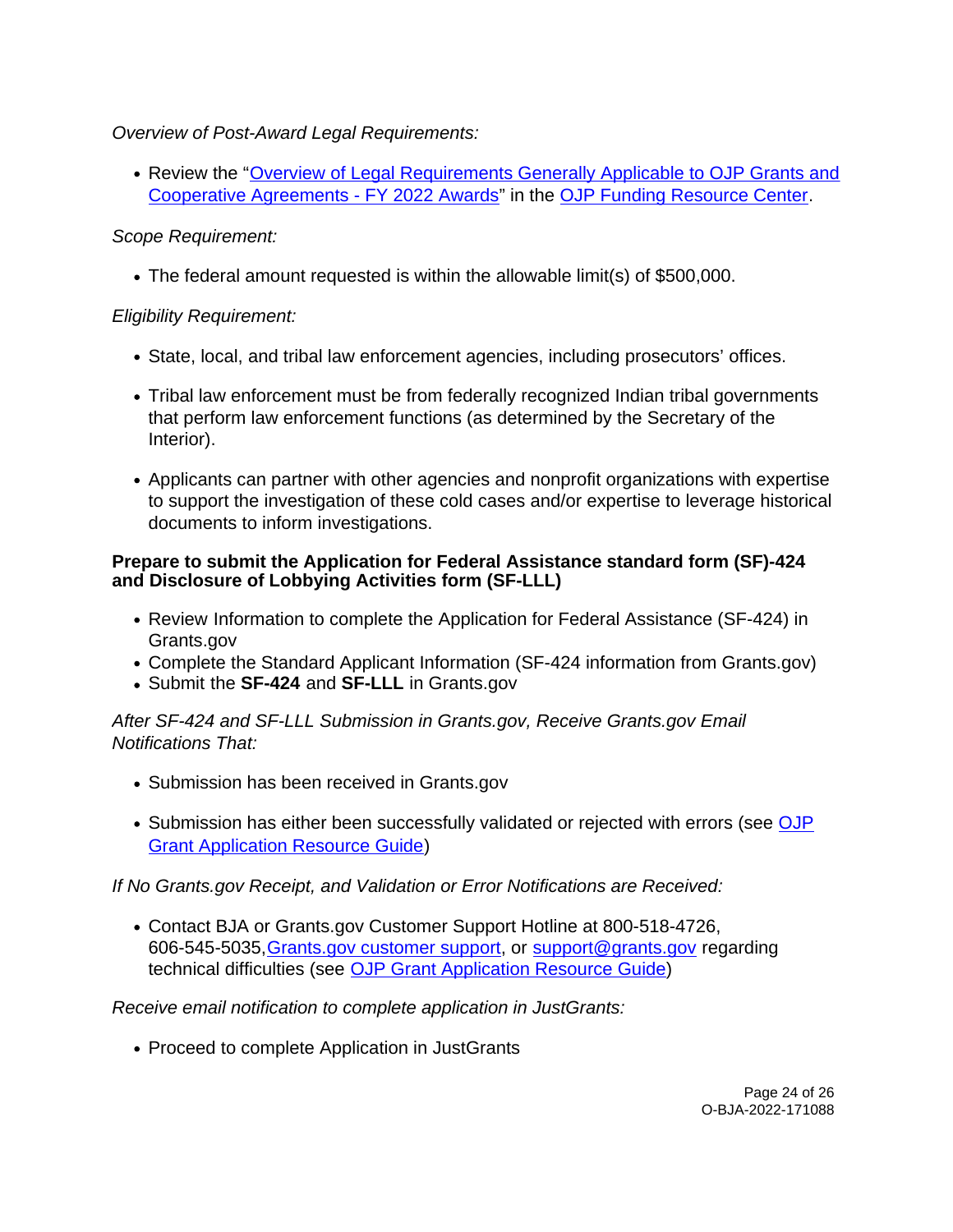### **Content of Application Submission: Critical Application Elements**

The following items are critical application elements required to pass the basic minimum requirements review. If OJP determines that an application does not include the following elements, it will neither proceed to peer review, nor receive further consideration.

- Proposal Abstract
- Proposal Narrative
- Project Timeline
- Budget Detail Worksheet and Budget Narrative (web-based form)

#### **Content of Application Submission**

- Letters of Support or MOUs
- Résumés and Position Description of Key Staff

Budget and Associated Documentation

- Budget Worksheet and Budget Narrative (Web-based form)
- Indirect Cost Rate Agreement (if applicable) (see OJP Grant Application Resource [Guide\)](https://www.ojp.gov/funding/apply/ojp-grant-application-resource-guide#indirect-cost)
- Financial Management and System of Internal Controls Questionnaire (see [OJP](https://www.ojp.gov/funding/apply/ojp-grant-application-resource-guide#fm-internal-controls-questionnaire)  [Grant Application Resource Guide\)](https://www.ojp.gov/funding/apply/ojp-grant-application-resource-guide#fm-internal-controls-questionnaire)

Additional Application Components

- Tribal Authorizing Resolution (if applicable) (see OJP Grant Application Resource [Guide\)](https://www.ojp.gov/funding/apply/ojp-grant-application-resource-guide#tribal-authorizing-resolution)
- Research and Evaluation Independence and Integrity [insert if listed in the solicitation] (see [OJP Grant Application Resource Guide\)](https://www.ojp.gov/funding/apply/ojp-grant-application-resource-guide#research-evaluation)
- Request and Justification for Employee Compensation; Waiver (if applicable) (see [OJP Grant Application Resource Guide](https://www.ojp.gov/funding/apply/ojp-grant-application-resource-guide#limitation-use-award)

Disclosures and Assurances

[Disclosure of Lobbying Activities \(SF-LLL\) \(](https://ojp.gov/funding/Apply/Resources/Disclosure.pdf)see [OJP Grant Application Resource](https://www.ojp.gov/funding/apply/ojp-grant-application-resource-guide#apply)  [Guide\)](https://www.ojp.gov/funding/apply/ojp-grant-application-resource-guide#apply)